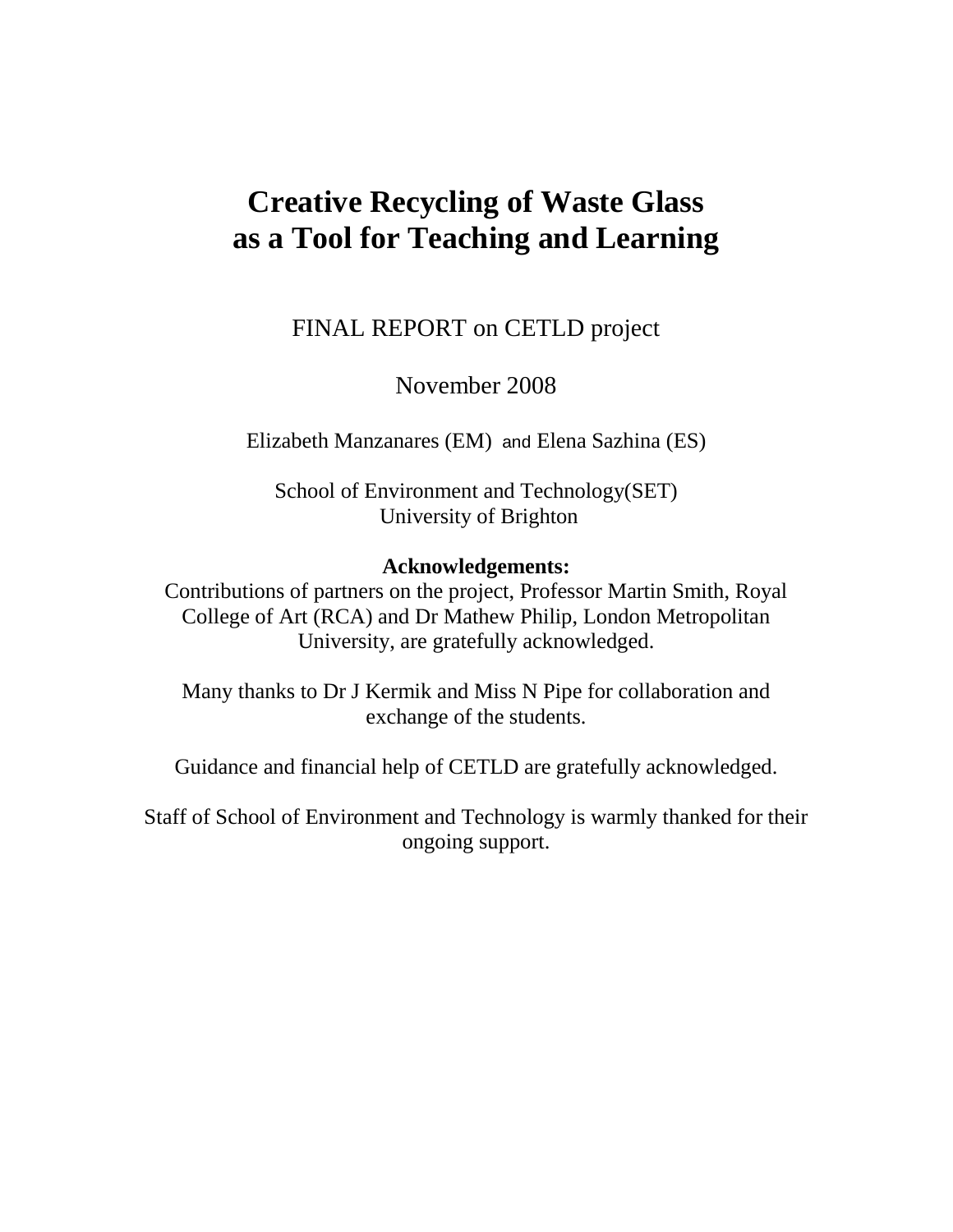# **Introduction**

This project was funded by the Centre for Excellence in Teaching and Learning Through Design, CETLD, at the University of Brighton. CETLD aims to enhance learning and teaching in design through research, with a particular stress on contributions to pedagogy. The project was lead by the School of Environment and Technology and involved collaboration with the School of Architecture and Design and the participation of CETLD partners from the Royal College of Art and the Victoria and Albert Museum for artistic aspects. Dr M Philip of London Metropolitan University participation on the project resulted in valuable consultations on materials science for waste recovery and recycling and product design. He is the author of a number of publications on the subject [1-3].

The inspiration for this project was in response to the CETLD Learning Challenge: "To deepen our understanding of research-led learning within a resource-rich environment. This involves examining further the effectiveness of teaching methods, peer learning and the evolution of better constructive alignment of learner intentions, outcomes and assessment criteria "

The objective of this project was to contribute to students creativity and learning by providing facilities and wide expertise for

(1) developing designs and prototypes using waste glass, also in combination with other materials; and

(2) learning about material properties using glass in a practical laboratory environment.

Firstly, with decrease in global resources and increase in environmental awareness, embedding sustainability and eco-issues into undergraduate teaching is seen as a priority. The goal is to encourage cross-pollination of ideas on creative recycling, for the students of various routes, including art and design and engineering.

Secondly, the project aims to address the growing concern of tutors for the students who lack the mathematical and technical skills to confront the study of technical subjects. This is seen as a problem on a national scale and hence the search for learning approaches that work for this cohort.

The project enabled setting up a new facility for creative glass recycling. It is equipped with glass granulator, range of furnaces and glass cutter.

This project aligns with an earlier CETLD project on 'Exploring the relationship between teaching and learning through practice' by Alma Boyes, Cynthia Cousens, Helen Stuart and the students MDes Materials Practice (www.brighton.ac.uk/design/cetld). There is a shared intention: 'The overarching aim to explore the relationship between teaching and learning through practice, in order to develop innovative modes of delivery to enhance teaching'. They have researched how tutors teach and students learn through demonstration including observation, emulation and how they use this as part of the creative process. The project looks at more effective methods of teaching, the role of new techniques to support teaching by demonstration and it evaluates the role of live performance.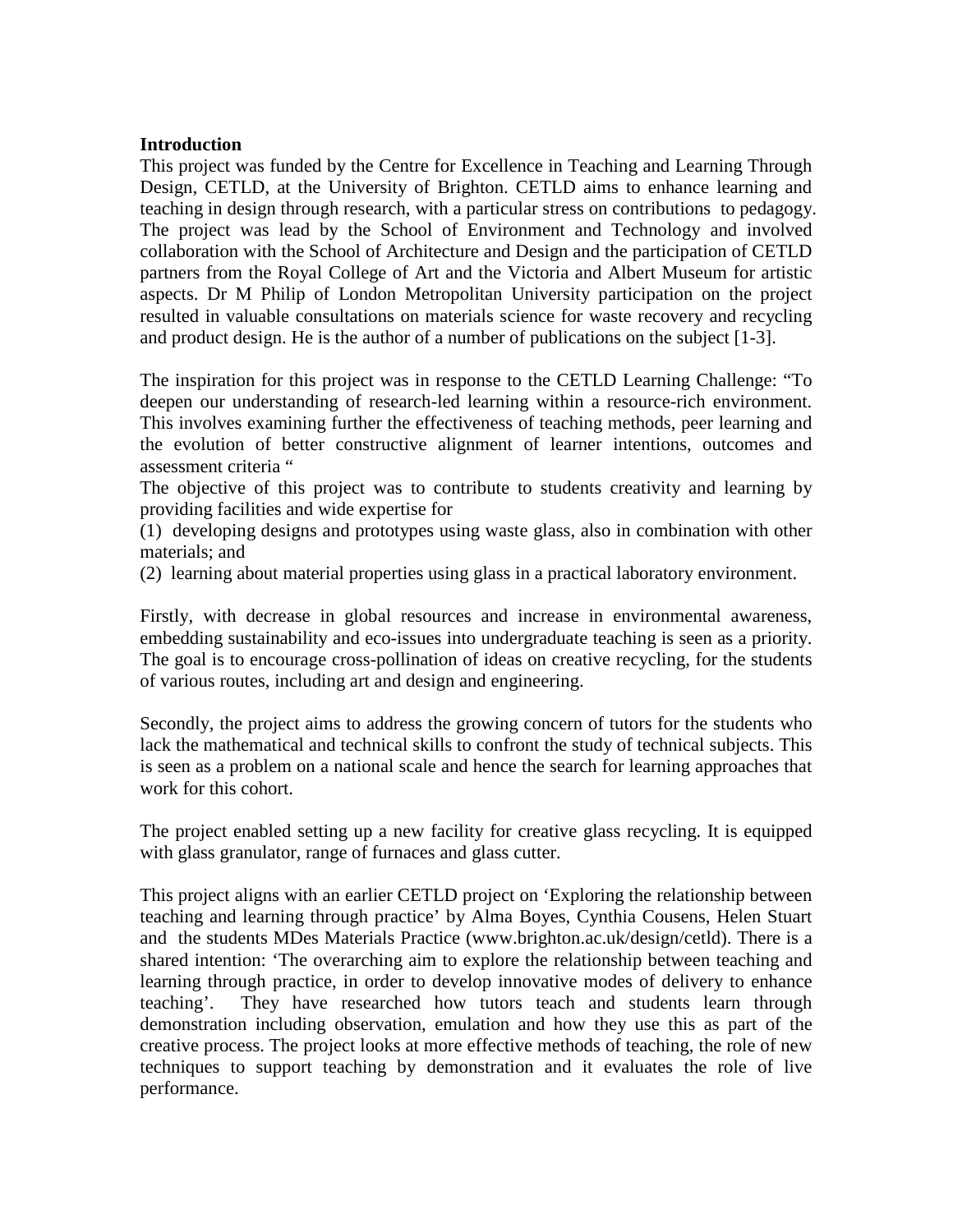In comparison to this earlier CETLD project, our project looks at how practical learning through demonstration and hands-on experience can be delivered to different types of students at different stages of their learning cycle with different goals and different backgrounds. There were several types of students catered through the project. The students were:

- (1) undergraduate students of SET in their first year of study, including various routes such as Mechanical Engineering, Aeronautical Engineering, Electrical Engineering, Product Design, Sports Technology and Design Technology,
- (2) undergraduate students of Faculty of Arts and Architecture,
- (3) postgraduate students from SET (MSc Product Innovation and Development students, MSc Civil Engineering students and a PhD student).

# **Methodology**

For the undergraduate students, data was qualitative with assessment. The research environment was a laboratory classroom. Laboratory sessions for more than a hundred of undergraduate students have been devised and implemented into existing modules, DP134 and XE121 of School of Environment and Technology. The sessions were two hours long. The students were at the first year of their studies and the objective of the lab sessions was to teach them scientific concepts (such as phase change, heat capacity, thermal stresses) and material properties (brittleness and ductility; opaque and transparent materials and their degree of crystallinity). Glass processing methods (slumping, fusing, melting and casting) were directly shown to the students in the lab whilst giving many of them a chance to work with glass hands-on. Practical observations of glass properties and behaviour at high temperatures constitute the basis of critical reflections on fundamental concepts such as the dependence of viscosity on temperature, amorphous and crystalline solids and the transition temperatures.

The sessions were tutor led with active participation of the students. The data contributing to this project was by observation and classroom response as assessed by the tutor and by feedback questionnaire from the students.

For the postgraduate students, individual one-to-one sessions introduced the students to the lab and its equipment. The students were mostly MSc PID students who had 6 months full-time to complete a project. In this category, Mr I Lizarralde, Miss Lia Afentouli have earned high marks for the MSc PID project and successfully graduated in the duration of the project. Miss J Salazar, Miss N Moshidou are continuing their work for 2009. A PhD research by Mr V Bugas of SET is under way. These are the students directly supervised by EM and ES with consultations from the partners on the project and the Design Mentor.

The project also catered for the students supervised by other lecturers. A series of consultation surgeries for Mr J Diaper of School of Arts and Architecture have been provided in spring 2008 by recommendation of Dr J Kermik. Consultations on waste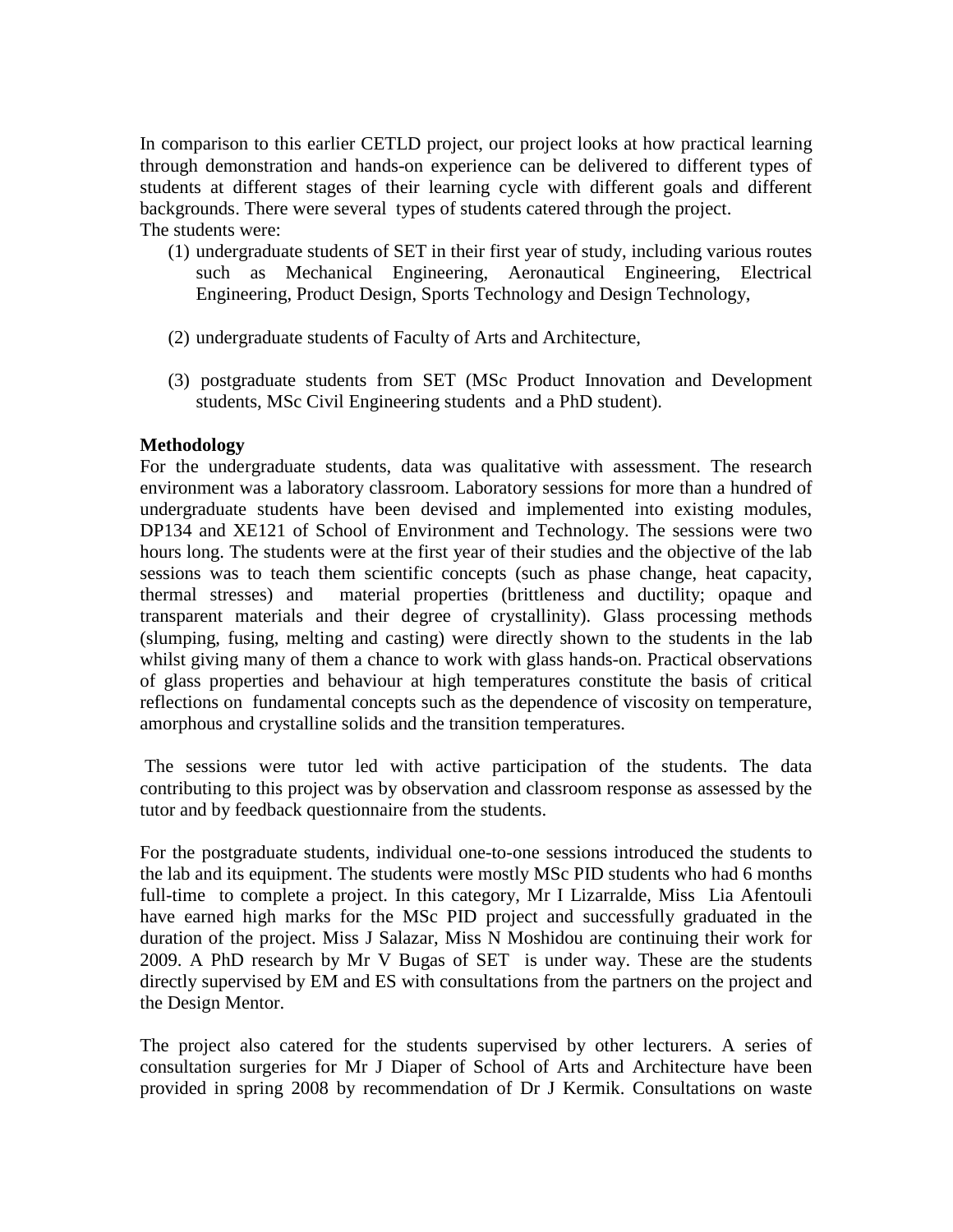glass granulation to Miss Thomi Argyroudi, MSc student supervisee by Dr F Gunzel of SET, were given in spring 2007.

Apart from several introductory sessions for postgraduate students, the rest of the time was a student-led independent research time to allow them to create new ideas and products using recycled glass. Brain-storming sessions and regular consultancy surgeries on the students ideas were held by by EM and ES. They constituted an integral part of the students'research whilst feeding into observations made by the tutors for the project. They will be described in more details in what follows.

# **Undegraduate teaching at School of Environment and Technology**

As an outcome of the project a laboratory workshop on creative glass recycling for more than a hundred of undergraduate students have been devised and implemented into existing modules, DP134 and XE121 of School of Environment and Technology, see Appendix 1. Each student had a two hours long glass workshop session on creative glass recycling. It was run in conjunction with the theoretical material covered in the lectures for the modules .

Several glass properties were explored in the laboratory, such as glass viscosity, glass transition temperature, thermal expansion, thermal stresses, glass toughening and annealing. The students were each given a lab handout on the day or ahead of the lab sessions. There were live demonstrations and study of pre-prepared samples during each session. A series of tasks were set in the course of a teaching session.

**The task:** explain the significance of glass viscosity. Glass viscosity changes with temperature. The lab handout presented a graph of viscosity versus temperature and a table indicating viscosities and what glass processing techniques may be performed at the specific viscosities of the glass. As an introduction to viscosity, the students were shown products with their normal viscosities at room temperature, as in oil versus honey etc. It was not received well, the students simply nodded. When asked to look at the graph and relate it to the viscosities in front of them, again the level of engagement was minimal. There was no indication that they could relate this to a continuous change in material viscosity with temperature.

**Result:** unsatisfactory

**The task:** a tutor demonstration of the viscosity change with temperature. The tutor had prepared a glass melt in a furnace before the start of session. The oven temperature was very high (1300°C) and so it was necessary to perform the experiment quickly. The idea was to show the students that glass has a low viscosity at high temperature and thus can be drawn to thin fibres. Also, that when the glass is above the glass transition temperature, it is not brittle any more, and so patterns (*e.g.* spirals) can be made while drawing the fibre.

With time (in a matter of minutes) as the air cooled the furnace and the melt cooled, the drawn fibre became increasingly thicker as the viscosity increased. Furthermore the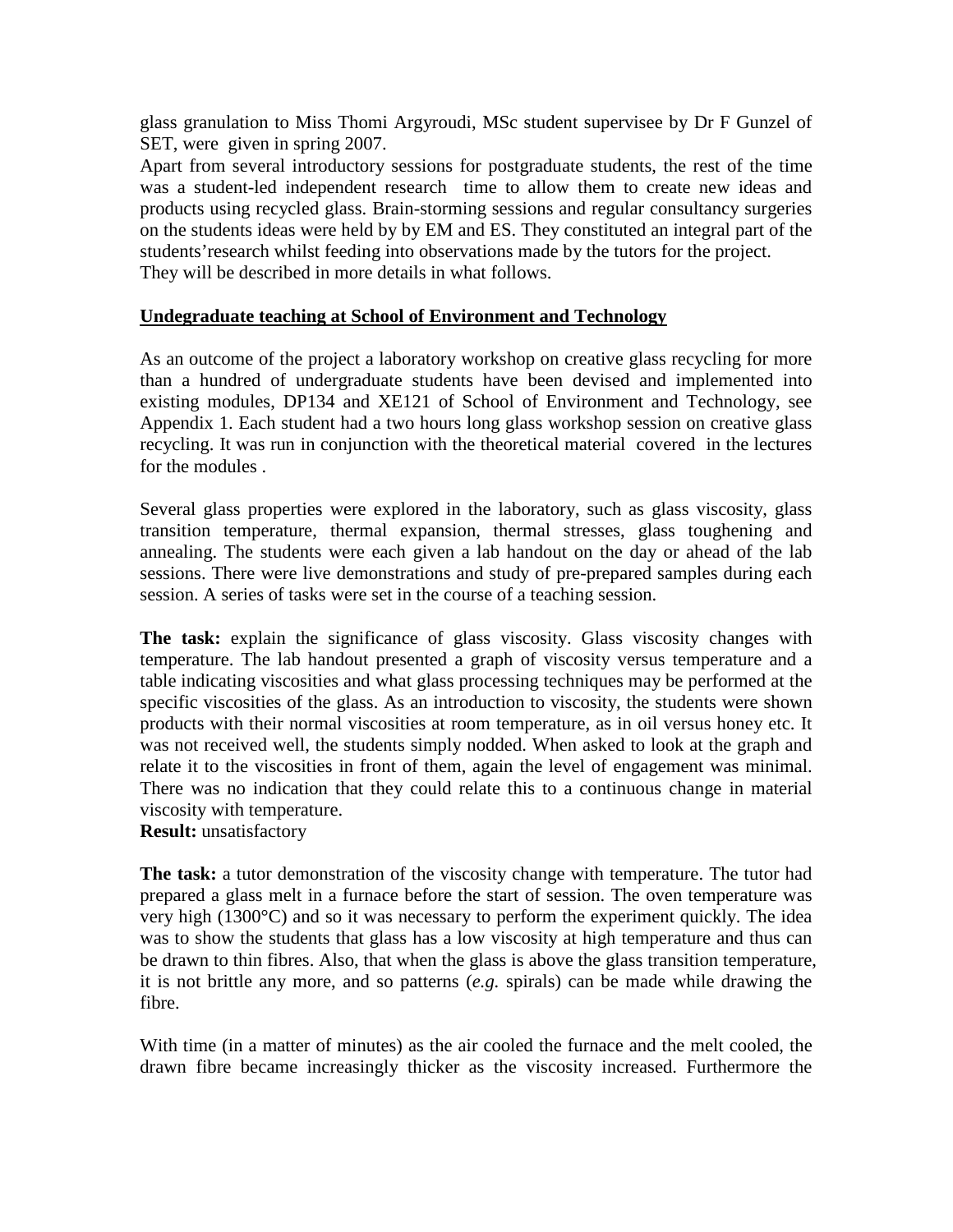cooled glass fibre was now below the glass transition temperature and was now brittle and subject to thermal stresses.

**Result:** the students enjoyed the demonstration especially when seeing the red hot furnace but when asked to explain the outcome of the experiment, there were few volunteers. It was not clear to the tutor that the students appreciated the science behind the experiment. Perhaps there were too many principles being explained all at the same time.

**The task:** examination of a pre-prepared sample of glass for application of principles.

The tutor had brought a toughened glass sample that had been prepared in advance to demonstrate the thermal properties of glass. A detailed study of underlying principles and phenomena were covered in the lectures but it was felt that the students find it rather academic and complex. When on the lab day, the demonstration has been performed, the students' eyes brightened with understanding and motivation. It was a refreshing change from their glazed eyes at the lecture.The bulk glass sample demonstrated the thermal stresses that can develop during the cooling of a cast glass and the significance of annealing. It should be observed however that when asked to explain deeper why the bulk glass sample appeared as it did, the students had difficulty making the connection. Hence the next task.

**The task**: to demonstrate thermal cracking. A few glass bottles was placed in the furnace by the students at the start of the session. An hour later, the students took turns removing the bottles from the furnace and quenching it in water. Thermal cracking of a waste bottle creates an attractive pattern – a weblike criss-cross of fine cracks. The purpose was to demonstrate the thermal properties of materials. The students were directly involved in the experiment. There were 15 students to a group at a time and in pairs all of them had a go.

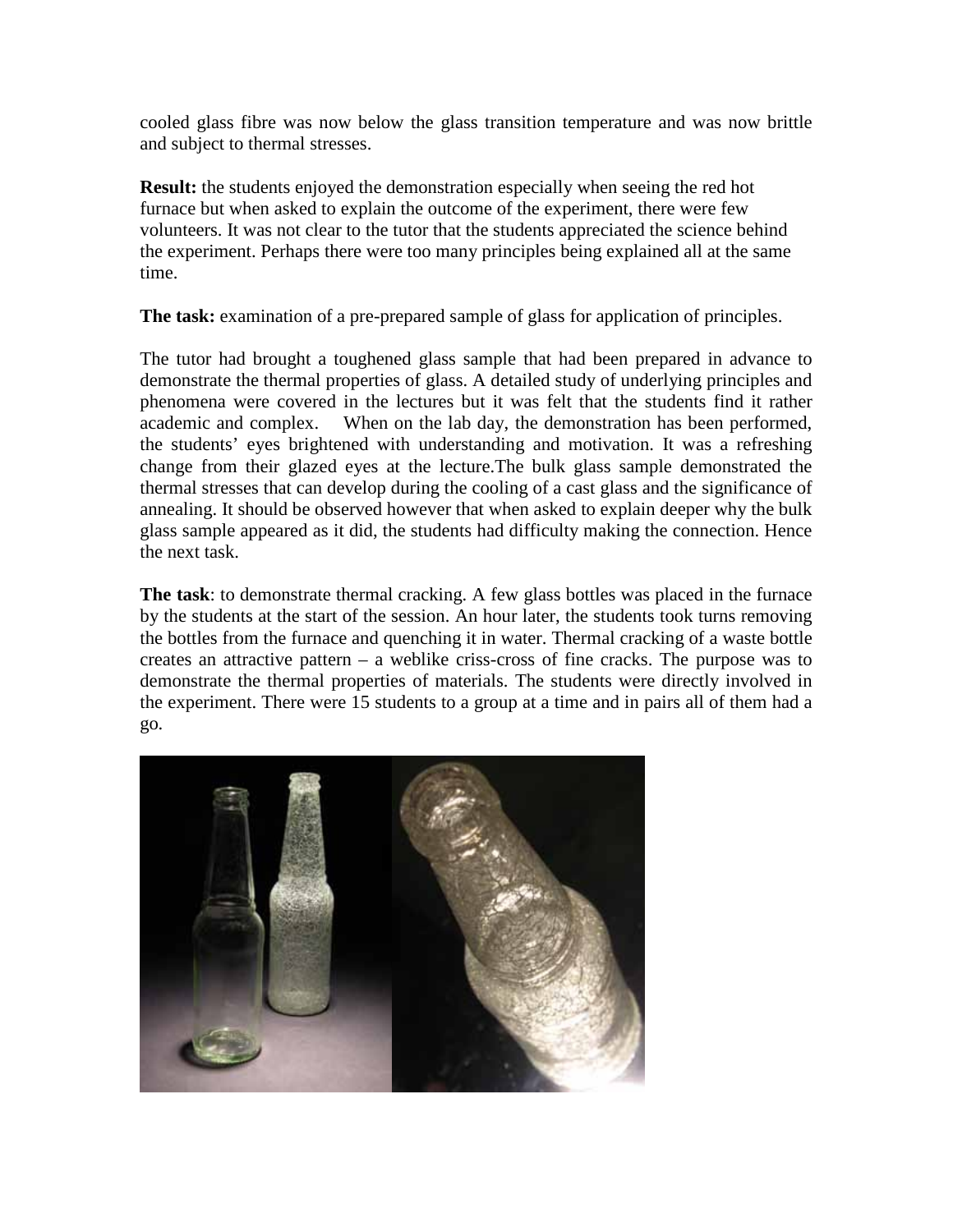Waste glass bottles before and after thermal cracking experiment

**Result:** At the end of the session, all of them understood the concepts of thermal expansion, thermal residual stresses and glass annealing. The class became animated and excited. There was a great willingness to participate.

They were so delighted with what they had done. The students ask to take the bottles home to use as gifts and candlesticks.

**The task:** to demonstrate slumping, this is again to bring home the point that glass can be worked at different temperatures. Again a bottle was placed in a furnace at the start of the session, at a higher temperature than for the thermal cracking  $($   $\sim$  850 $^{\circ}$ C) C. An hour later, the glass had collapsed and flattened down. A student was asked to volunteer to take tongs and press the glass to make an indentation and also to attempt to fold the corners. Several more wanted to try but there were not enough furnaces and there were some disappointed faces.

**Result:** The earlier experiments were all reviewed and students were asked to describe in their own words the experiments and the outcomes, including the earlier fibre drawing exercise. Now more than 50% of the class had an opinion and they were mostly right. They asked to explain again the earlier toughened glass sample pre-prepared by the tutor and there was now an appreciation of the process.

**The task:** impact of an experiment. In the next class session, the order of the experiment was reversed. The slumping was performed first and the thermal cracking later. The enthusiasm and impact of the slumping experiment was less than in the earlier sessions when it followed the thermal cracking.

**Result:** The thermal cracking experiment received the best reaction.

As a conclusion, it appears that combining an engineering concept with an aesthetic feature to facilitate the teaching process is an effective teaching methodology.

From these lab sessions, a questionnaire was distributed among Year 1 Design students of School of Environment and Technology in March 2008. It read:

'Did you learn more about glass, its properties & processing, and recycling issues through the laboratory session than without it? Explain your answer.'

A reply by Miss Sarah Burleigh, DP134 student of SET, reads:

'The waste glass lab was very beneficial to me as I learned more about glass, its properties & processing, and recycling issues. I feel it is better to show things practically as it actually shows you what the lecture was teaching us about. And if the information I received in the lab was taught during a lecture I don't think I would have understood the whole issue. As I am more of a practical learner I feel if this was purely taught in lectures I wouldn't take or learn much at all. I feel that if the labs didn't exist, a lot of students would be completely lost or getting the wrong end of the stick as it could be described.'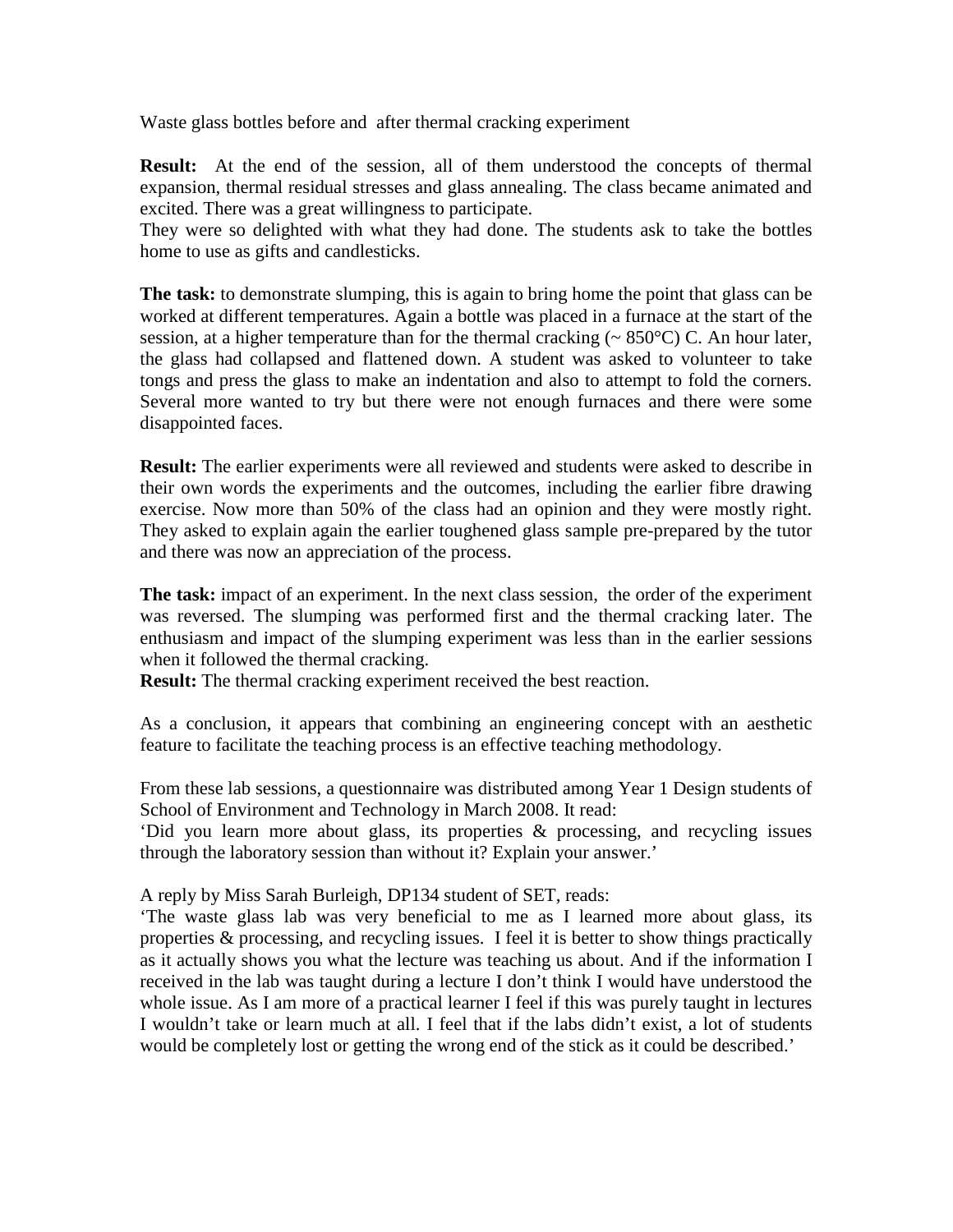Overall students' feedback was quite positive. A quantitative version of questionnaire was distributed among the students of DP134 and XE121 modules of School of Environment and Technology. This aims to gauge the success of the project for the undergraduate teaching. The results are shown in Appendix 1.

# **Postgraduate teaching and research**

The project had made a substantial impact towards postgraduate research. The presence of the new facility for creative glass recycling has attracted students. Several research projects on innovative solutions for waste glass applications have been accomplished under MSc Product Innovation and Development (PID) degree study.

Each MSc PID student started with a literature review of the current state of waste management and the value of recycling. As part of the introduction to their project topic, there is an analysis of the amount of waste glass available and how much is destined to landfills. There is an assessment of the benefits of recycling in terms of saving raw materials, reduction of waste and implications for carbon counting.

The input to practical learning started in the laboratory. After health and safety considerations, the following tasks were carried out.

The task: how to operate an equipment. All the students came without previous knowledge.

**The methodology:** the tutor demonstrated the operational procedure by going through the steps with them on a one-to-one basis. No previous hand-outs.

**The equipment:** glass granulator. The operational sequence involved: turning the power on, feeding the glass into the granulator, turning the power off and collecting the granulated glass from the output.

**The result:** the students easily understood and carried out the procedure.

**The equipment**: an analogue furnace. The operational sequence involved: turning the power on, setting the temperature, ramping it up, handling the glass before and after and power off.

**The result:** the students easily understood and carried out the procedure.

**The equipment:** programmable furnace. The operational sequence involved programming the sequences of temperature, ramp and dwell using the built-in programme. The tutor repeated the demonstration twice per session while the student took notes. A diagram of how temperature, ramp and dwell were related accompanied the tutor demonstration.

**The result:** they could not operate from reading from their own notes even when left alone to try it. A third session, without the student looking at her notes in which the tutor reiterated the sequences during the demonstration, has finally worked.

The tutors' observation on the variation of the theme: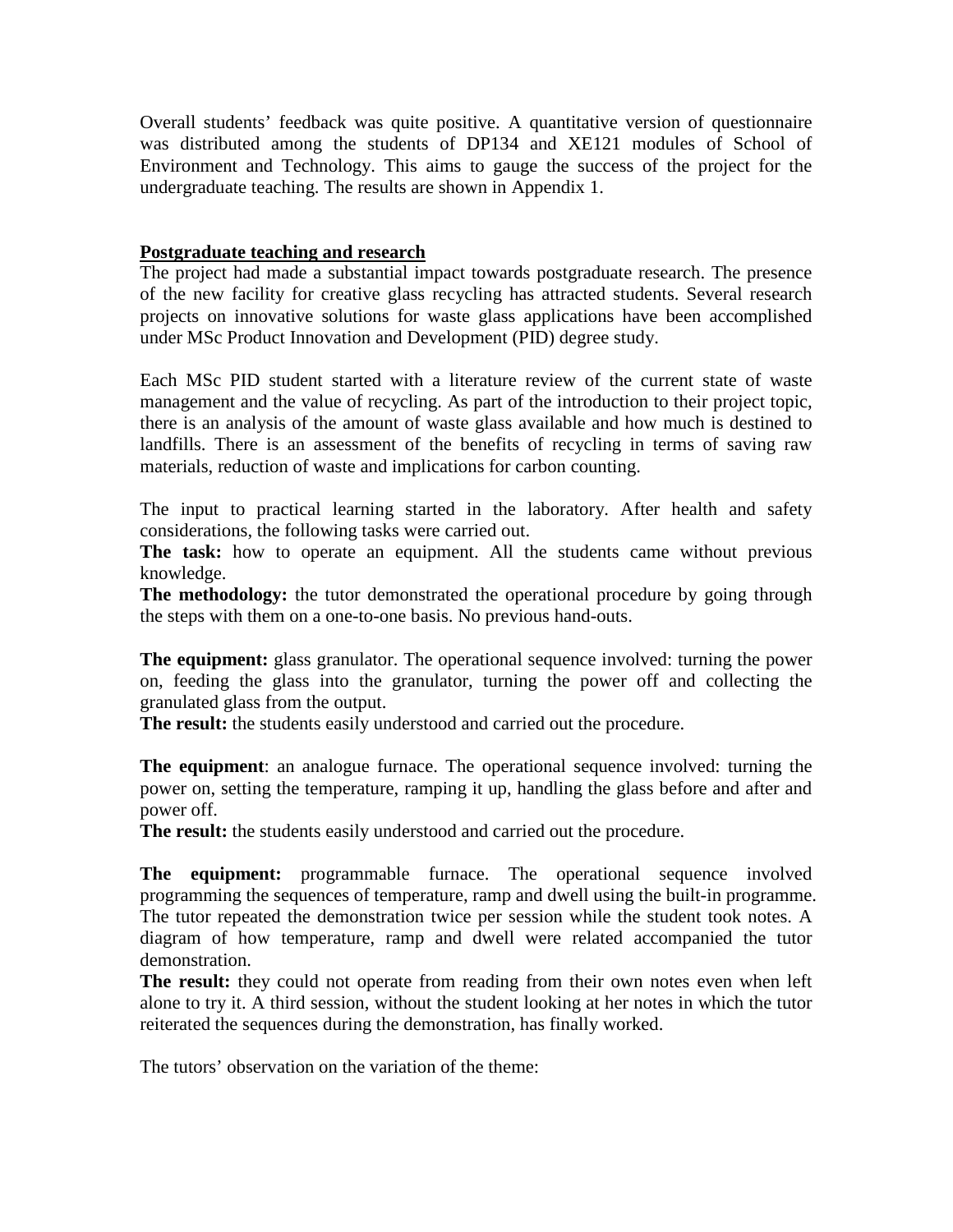(1) The students who took notes during the demonstration did not pick up as well as the students who simply observed and paid attention to the demonstration and made the notes later at their own time when left alone with the equipment.

(2) The students who read the operational manual before the demonstration, did not benefit from it. They still needed the three sessions. This was observed irrespective of the technical background of the students.

# Tutors' reflection:

(1) The benefit of prescriptive demonstration of a complex procedure is to focus the student on the task, asking them to concentrate and allowing them the time to understand the language of the machine. The experiential part of learning must follow immediately after the prescriptive demonstration.

(2) For the students who were not as focussed because they were taking down notes during the demonstration, the third session when the student had a chance of operating the equipment on his own helped him follow the procedures more easily. This agrees with the observation of the project "Exploring the relationship between teaching and learning through practice" (www.brighton.ac.uk/design/cetld): *'Machine Shop* was a lecture style demonstration of approximately 2 hours, where the machines and equipment were explained but not used. In questionnaires, when asked if they felt they could use the techniques demonstrated: several students commented that they needed to try the processes in order to learn them, or use the machines in order to be confident with them. Experiential learning was important to the students.'

The MSc students needed to create products using recycled glass for their projects. It is important that a student learns how to work the glass. The sessions with the student was individual tutoring following the methodology:

The student is first shown by the tutor that glass viscosity changes with temperature and can be soft enough to pull into fibres. This is a tutor only demonstration and similar to the demonstration mentioned above for the undergraduates.

The second demonstration was the slumping example. Here both the student and tutor worked together in producing a product, the tutor and student went through how glass softens at different temperatures, how the appearance changes and how to work it at these temperatures.

The third demonstration was the thermal cracked glass bottle prepared by the undergraduates. The MSc student understood the concept easily even without experiential learning. As this stage of their education, they already had a grasp of technical principles.

# **The tutors' observation:**

There is good communication in teaching individually this way. The student confidence in handling glass is readily apparent. In the presence of a tutor, the student is confident in handling glass for the first time.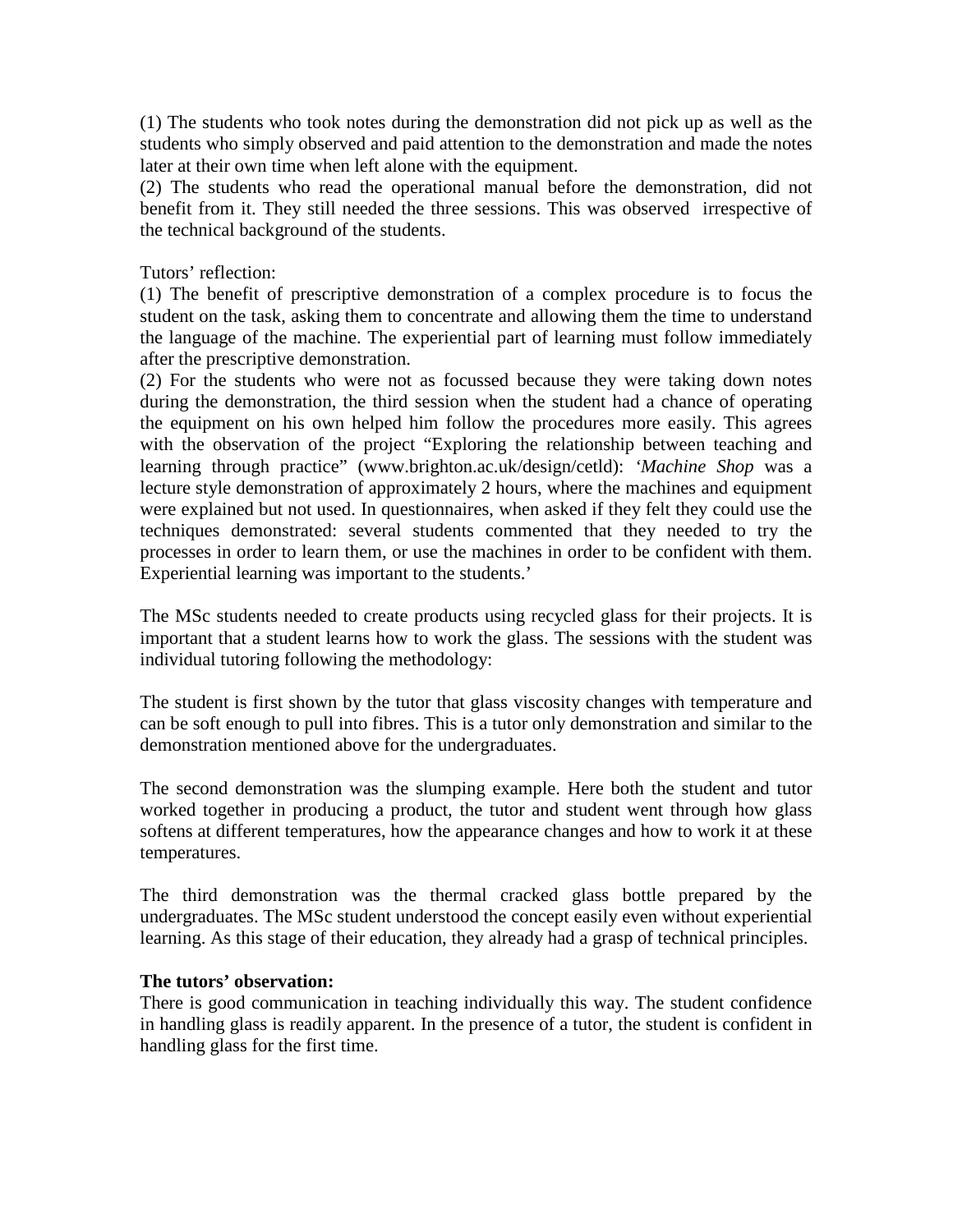In these laboratory sessions, the student learnt about the required temperatures in the furnace to process glass for various tasks (slumping, fusing, melting, casting).The student learnt to assess how much time they had to execute a process – the temporal and thermal stages of glass handling. While they had no fear in handling the hot material, they were surprised at how quickly the physical properties of the glass changed.

From only two sessions, the students could work independently in the laboratory and exercise their creativity.

The student output during the CETLD period was impressive. The following students benefited from the CETLD project:

A patent application on TinGlass construction brick with Mr M Bataineh, MSc PID student, is in the progress. The brick is produced by fusing or melting waste glass cullet in a waste steel can. The brick has good mechanical properties comparable with natural stone.



TinGlass™ Construction brick: a concept



TinGlass™ Construction unit: manufactured prototypes

A recent work by Miss Lia Afentouli, MSc PID student was focused on practical and decorative types of waste glass objects. She has arranged large pieces of glass partially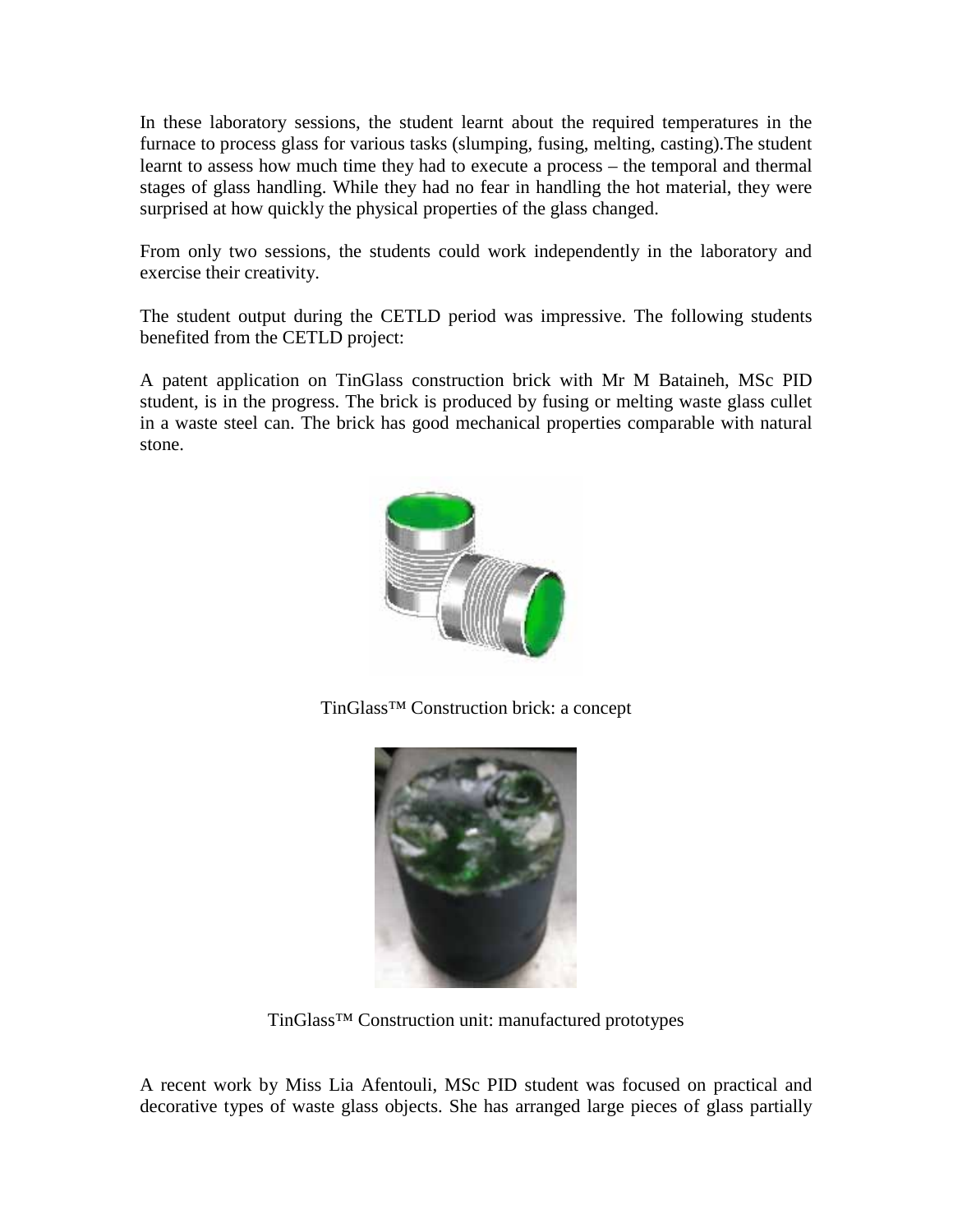covered by soil in a waste wooden box as an alpine flower bed rockery. The glass rockery has been produced by melting and fusing waste glass that was granulated on-site.

A method of manufacturing decorative waste glass tiles was designed and implemented in the course of her thesis work using on-site facilities. The tiles are mechanically strong and they can be used for paving, internal or external wall finish and lampshades. The MSc PID course Leader, Dr Steve Plummer, gave a highly positive feedback on the CETLD contribution to the MSc PID projects, see Appendix 2



A rockery and a tile made of waste glass, Miss Lia Afentouli, MSc Product Innovation and Development,

Low cost and scalability of the prototypes mentioned above for commercial implementation is the subject of an on ongoing MSc PID research by Miss N Moshidou.

Mr Ibon Lizarralde, MSc PID student of SET has got an award with merit in October 2008 for the project that combines waste glass and plastics waste. He has critically assessed and adapted a known process for dissolution of polystyrene (PS) foam in acetone. The resulting gooey paste has many applications including bonding glass cullets and preparing tiles for embedding into mortar for wall finish.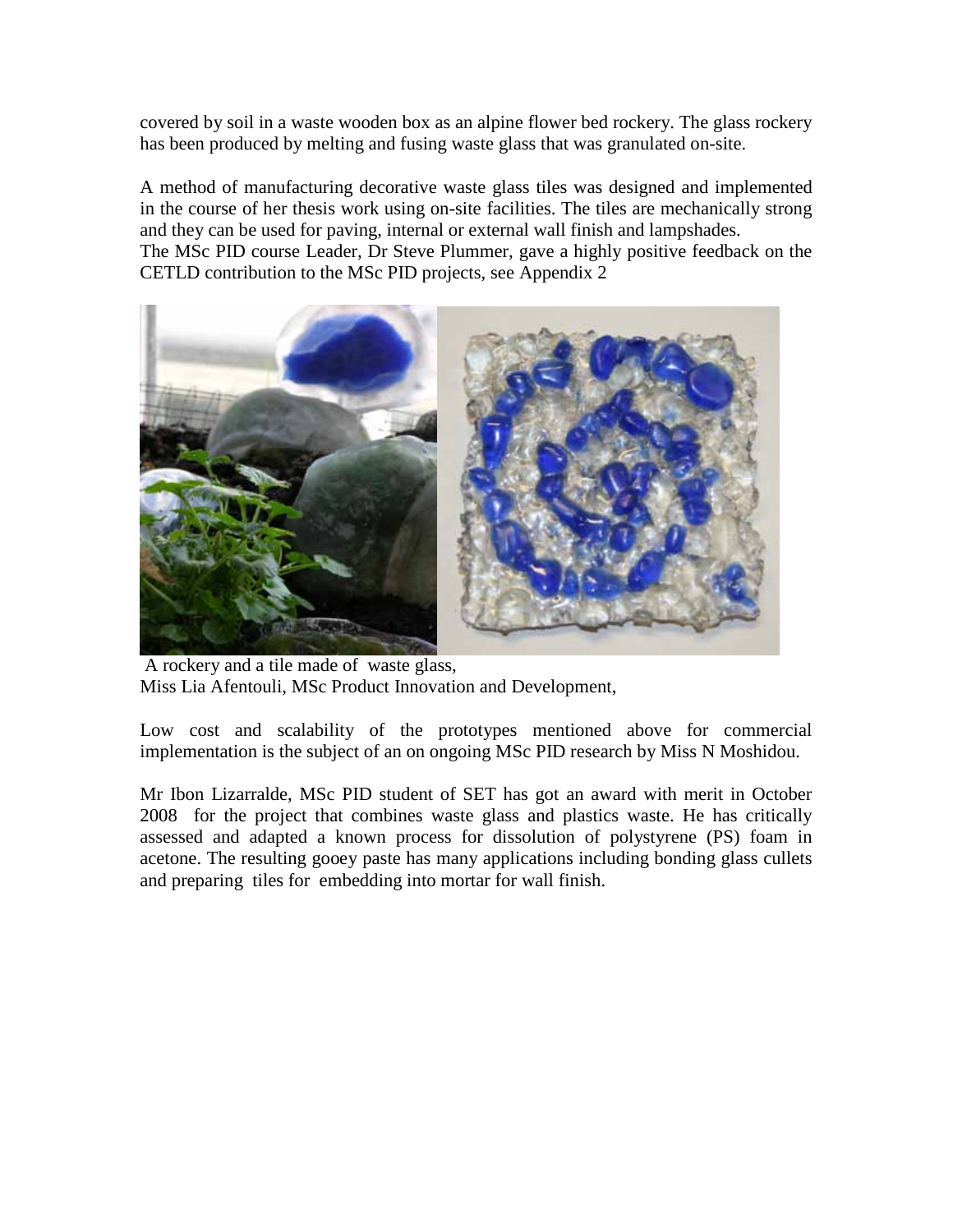

Tiles made from polystyrene foam, acetone and glass cullet by Mr I Lizarralde, MSc PID.

Mr Lizarralde and other postgraduate students attended the exhibition Material and its Form organised by Dr J Kermik and Miss N Pipe of School of Architecture and Design, May 2008. In his MSc PID Thesis, Mr Lizarralde describes the the exhibition and reflects on the inspiration and vision it gave him, as shown in Appendix 4.

Miss J Salazar continues her project on waste glass products. Some of her works are shown below.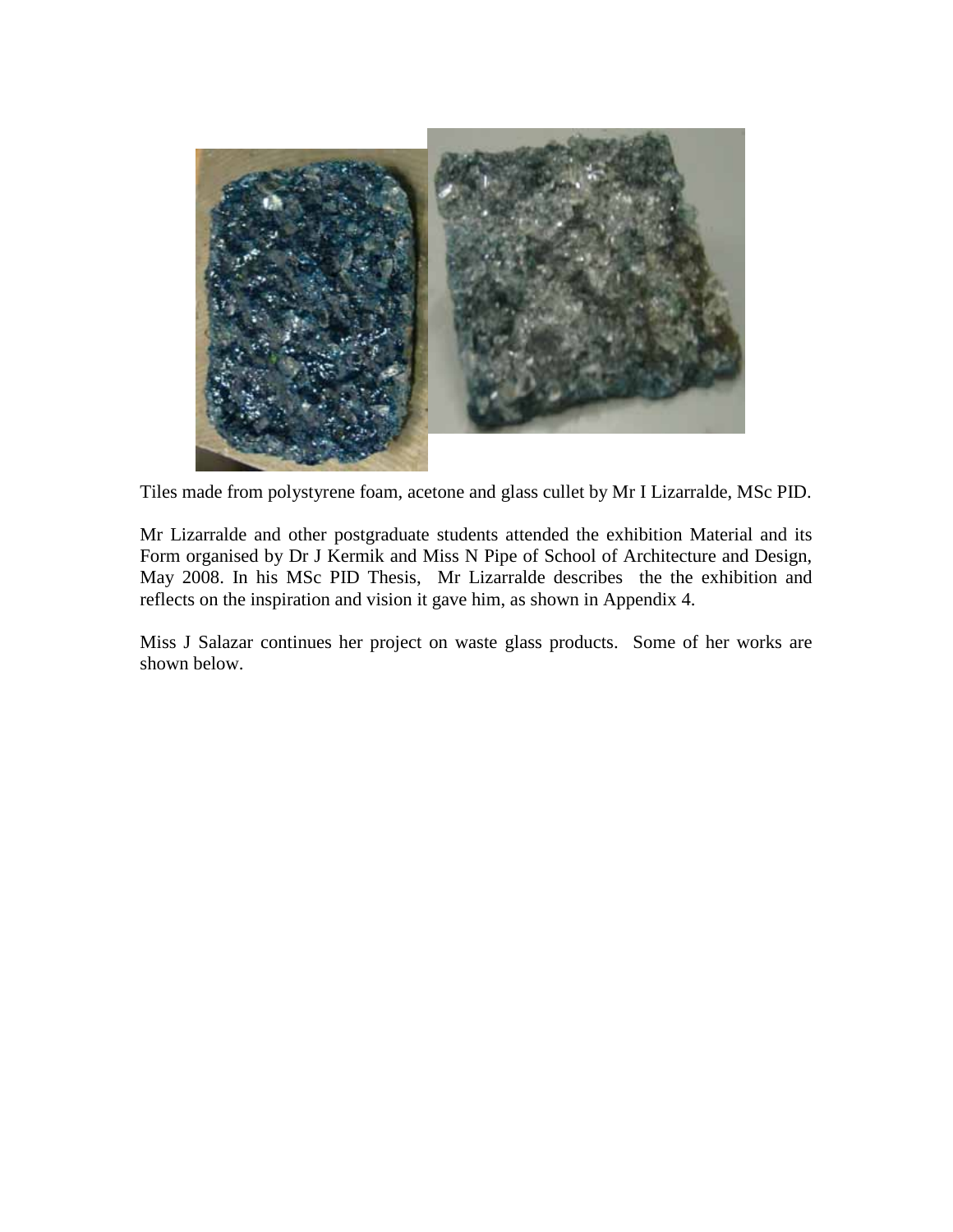

Waste glass bricks by Miss J Salazar, MSc PID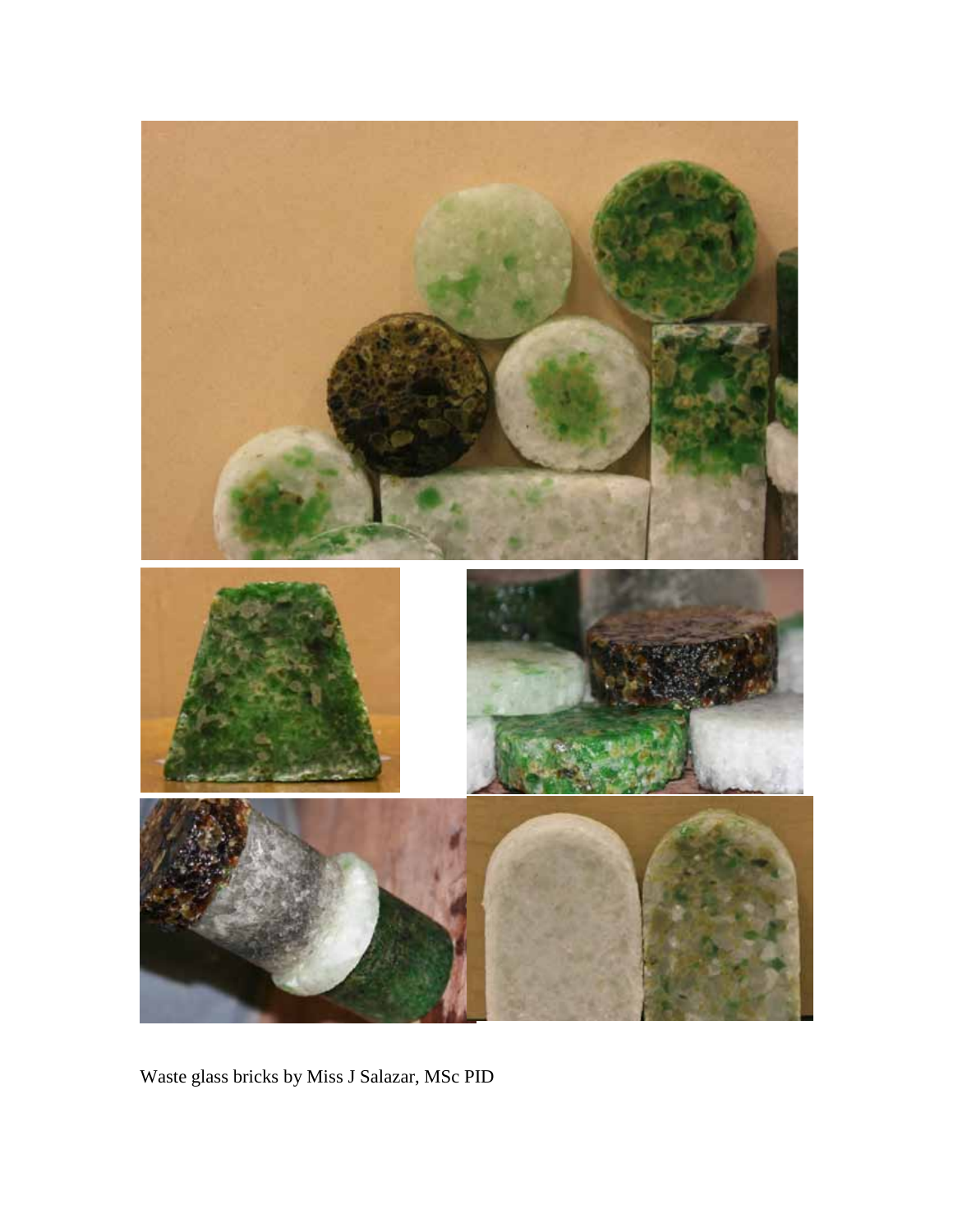A PhD student, Mr V Bugas, presented a paper at the international conference *SB08MED* on sustainable construction in January 2008. This paper assesses eco-characteristics of waste glass prototypes such as CO2 footprint and embodied energy. Savings of nonrenewable materials when replaced by recycled glass are estimated. Further continuation of this work is planned by Mr Bugas under his PhD research programme. He is performing mechanical testing to construction industry standards, to characterise the properties of macro-composite material composed of TinGlass units embedded in concrete. The process of placing TinGlass unit into the mould and the resulting concrete macro-composite cubes are shown below:



The compression testing of TinGlass block embedded into concrete has been performed in accordance with BS1881. The testing has shown 20% higher compression strength of the composite (Tinglass block embedded into concrete) than that for a standard concrete block. Results of macro-composite beams in bending obtained through current research of Mr V Bugas, are quite promising. They are not fully disclosed here because of the confidentiality issues.

# **Contribution to teaching process at School of Architecture and Design, Faculty of Arts and Architecture**

Interdisciplinary research continues to be explored through collaboration with CETLD Design Mentor, Dr Juri Kermik of Faculty of Arts and Architecture. A visit of group of staff and students of Faculty of Arts and Architecture to the glass processing facility in February 2008 has paved the way to the cross-disciplinary collaboration between students and staff.

The students were given a presentation on waste glass processing and sustainable practices. The students have familiarised themselves with the available equipment and its capabilities for their design work.

One of the students, Mr J Diaper, has arranged a series of individual work sessions at the workshop for his project. He produced his design pieces for the exhibition *Material and its Form* in May 2008.

The exhibition was attended by MSc PID students of SET, Mr I Lizarralde and Miss J Salazar, and by Mr V Bugas, a PhD student at SET. The comments made by the students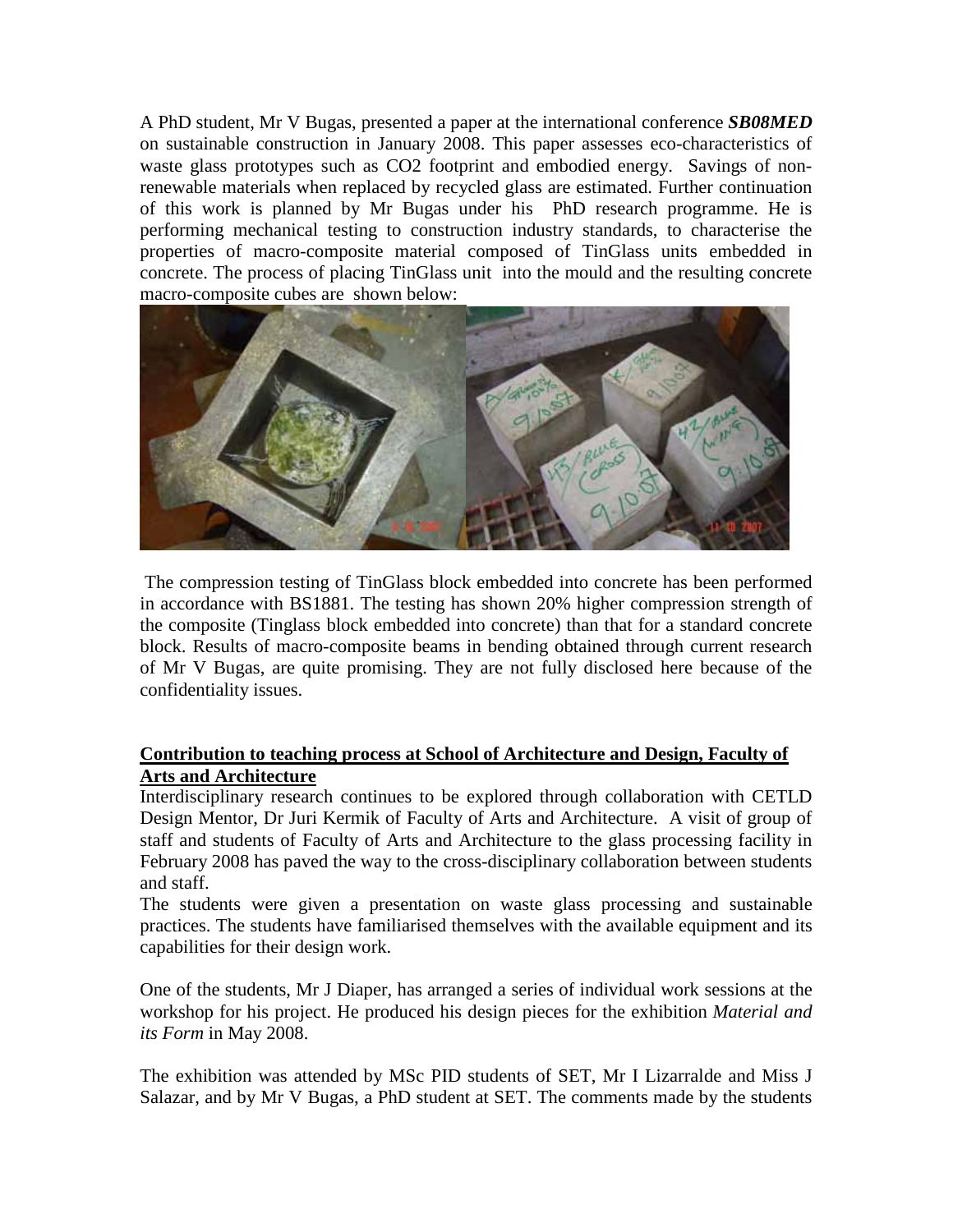have shown that the SET students were very impressed by the artistic angle of view and bold design solutions of the Arts and Architecture students.

# **Museum resources for teaching**

The students were encouraged to use museum resources such as Victoria and Albert museum. The benefits were made clear to them during lectures and individual meetings and surgeries in the glass workshop.

- $\mathbf{r}$ Miss Lucille Mcparland, Final Year Design student, has visited Glass Gallery at V&A in April 2008 for enhancing a historical and cultural perspective when working on her design project in waste glass.
- Mr D Allistone, Year 1 Product Design student, has attended the Glass Gallery at V&A in 2008 for his design work.
- A 2007 Design graduate, Mr Alex House has contributed towards iGuides CETLD project by giving his impressions of the Glass Gallery.
- Two MSc PID students, Miss J Salazar and Mr I Lizarralde, have visited Glass Gallery at V&A in May 2008 for the work on their projects on waste glass

# **Links to local industry**

Links to local industry producing table tops made of waste glass were followed as the tool for enhancing teaching process. This was developed following the CETLD guidance on the novel TTURA resin for bonding glass cullet into a beautiful and durable material.

### **Social and educational aspects of the projects**

A recent Innovation Award by Business Services of University of Brighton in June 2007 has demonstrated an organic growth into social and economical dimensions. The idea of a Glass Workshop Studio Social Enterprise open to the general public was recognised by the award as contributing into education of the general public in sustainability. It can give an outlet to creativity in glass for underemployed people whilst alleviating the problems of waste glass landfilling. A collaboration between University and local public through Social Enterprise will contribute to social cohesion.

# **Dissemination of the project**

A seminar on the project has been given by Dr Manzanares and Dr Sazhina in February 2008. It was followed by the CETLD exhibition of waste glass products developed by the students

The exhibition *Material and its Form* based on desigh from waste glass, was organised by the Design Mentor for the project, Dr Juri Kermik and Miss Nikki Pipe. It has helped to establish links between student communities of SET and School of Art and Architecture.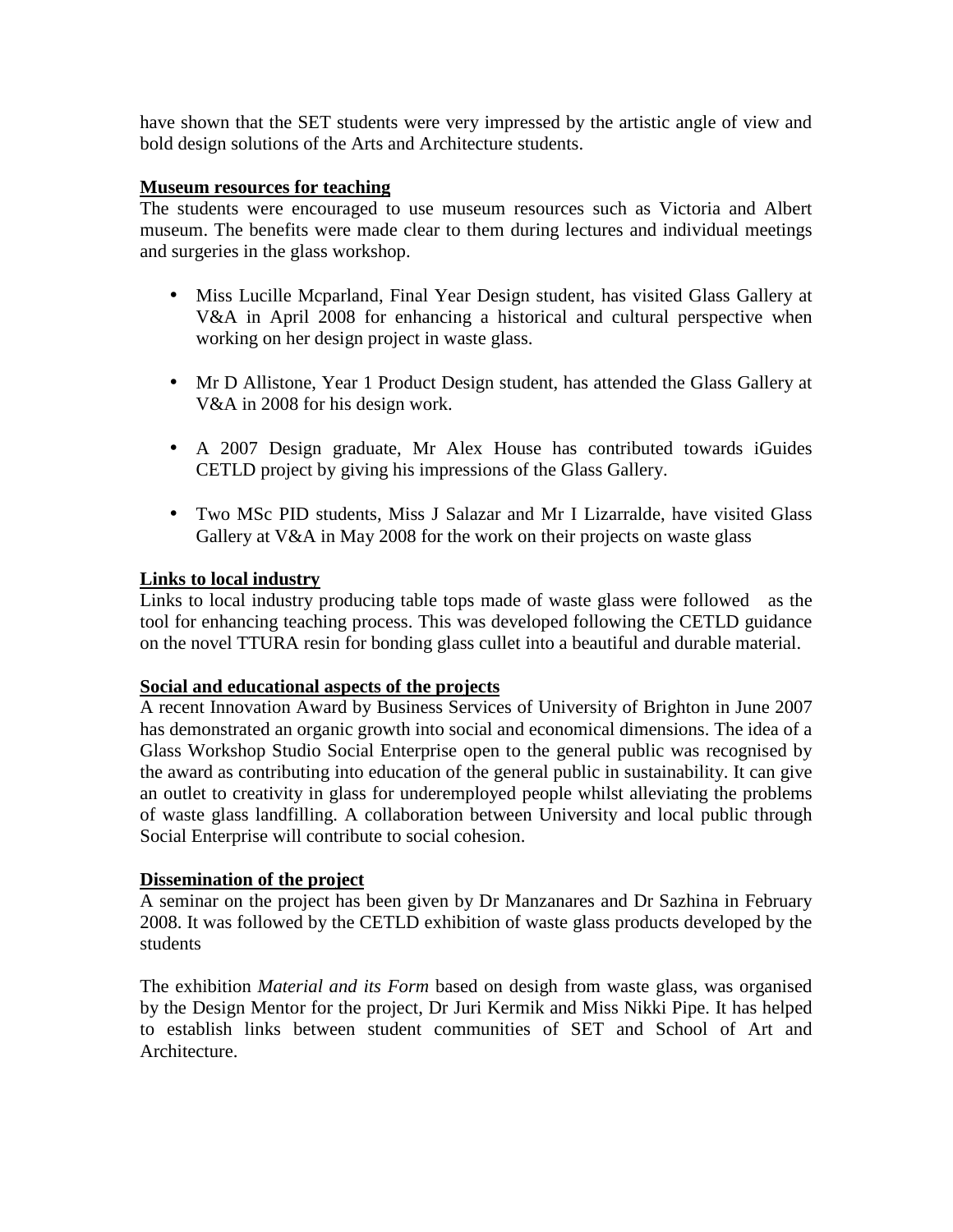A presentation by postgraduate students of SET on their work in waste glass was made at eco-festival *Greenwave* at Preston Park, Brighton, July 2008. This was in collaboration with local company Magpie Coop.

The results of the project have been presented at Sustainable Forum, University of Brighton, July 2007 and July 2008, and at a conference on Education for Sustainable Development (ESD), University of Brighton, October 2008

External events included exchange of visits with University of East London in summer 2007 for a consultations on products from waste materials.

Collaboration with a local company Float Design Glass, is under development through the work on the project. An exploratory visit to a local company Float Design has been made by ES and EM and postgraduate students in September 2008. The company works on slumping glass; their products have high aesthetic appeal. A preliminary suggestion has been made by the company manager of donating some samples of the glass to the University, and acquainting students with their work. This will allow linking the technical dimension with the aesthetic enjoyment of slumped glass fro the students. company http://www.floatglassdesign.co.uk/ seen 15/10/08

Established links with EightInch Ltd will be cultivated further after the project. The company produces RESILICA, a product for table tops from waste glass, of high aesthetic and technical quality. Familiarization with RESILICA samples will encourage the discussion of technical aspects relevant to the module syllabus, whilst combined with observation of the aesthetic features of the product. http://www.eightinch.co.uk/ seen 15/10/08

# **Conclusion**

The thermal cracking experiment had the best response in the glass laboratory session in terms of understanding the concept and willingness of the students to participate in the learning process. The observations from our classroom experience indicate that combining teaching of technical concept with an aesthetic feature facilitates the learning process. The challenge for us as teachers is to create similar experiments, conveying difficult technical concepts in simple experiments where the end product is a thing of beauty.

We have made the following observations in relation to demonstrations:

1. As much as possible, everyone must have a go. Two students per experiment seem to work.

2. It must be short. After the preparation by the teachers, the students hands-on must be ~10 minutes each.

3. If possible, there should be some samples or objects they can take away with them.

4. We note here that something like 'this is one I (the teacher) made earlier' had a muted response unless the visual product is beautiful as in the thermal cracked bottle.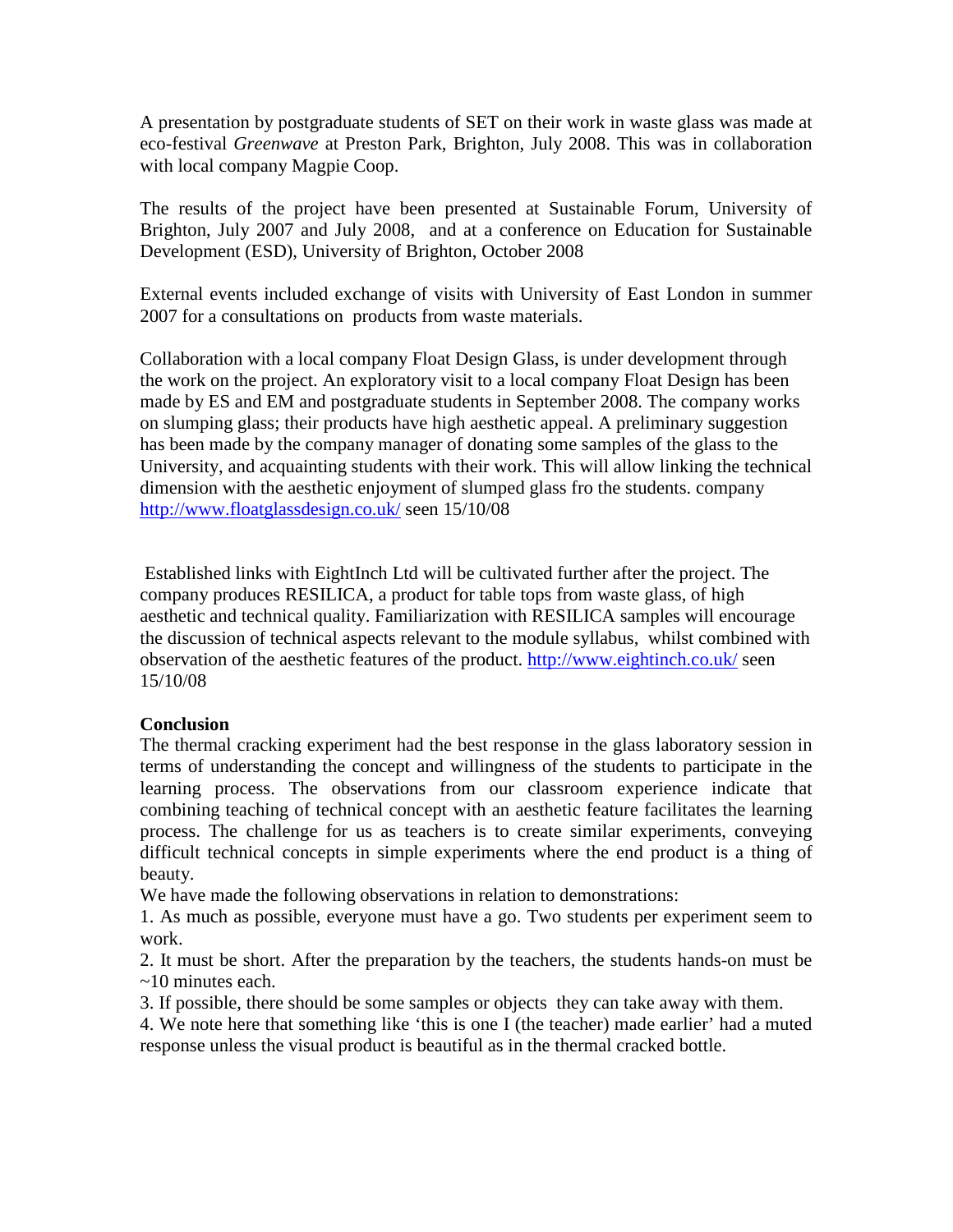Beyond undergraduate teaching, the concept of aesthetic appeal extends to the postgraduate students. Their ability to be creative and be productive is in proportion to the beauty of the product. Thus, Miss Afentouli worked on her own initiative, with muct creativity and determination, to produce beautiful glass objects whilst more mundane work (concrete casting for embedding them into a product) was prone to delays and lack of interest.

Miss Johanna Salazar who produced beautiful glass brick to start with, followed it up readily, without any suggestion or push from the tutors, to create another 10 or so using her own initiative. She varied shapes, colours and was highly inventive in designing steel moulds for her tiles. The inspiration was visibly in front of her, in what she is capable of making and how beautiful they all were.

Finally, the results show that the project organically grows in many directions. It is seen as a creative way of addressing sustainability issues in teaching and learning process. It helps to build bridges between artistic and technical camps at the University, and possibly between local public and University staff. The creative growth of the underlying idea motivates and inspires students for their academic study and broader awareness of environmental and social issues.

References:

1. *Design Engineering;* Cather H, Morris R, Philip M, Rose C (2001), Oxford: Butterworth Heinemann and [1-3].

2. *Technology of Engineering Materials;* Philip M, Bolton W. (2002), Oxford: Butterworth Heineman

3. http://www.londonmet.ac.uk/depts/polymers/staff/dr-mathew-philip.cfm seen 8/11/08.

4. Bugas V, Afentouli E, Manzanares E, Sazhina E, Harder M:

"Producing wealth from waste glass: ecological, commercial and social dimension", In *SB08MED*: (Jan 2008)

http://www.srcosmos.gr/srcosmos/generic\_pagelet.aspx?pagelet=Article%20summary&p ub  $id=10624$ 

as seen 8/11/08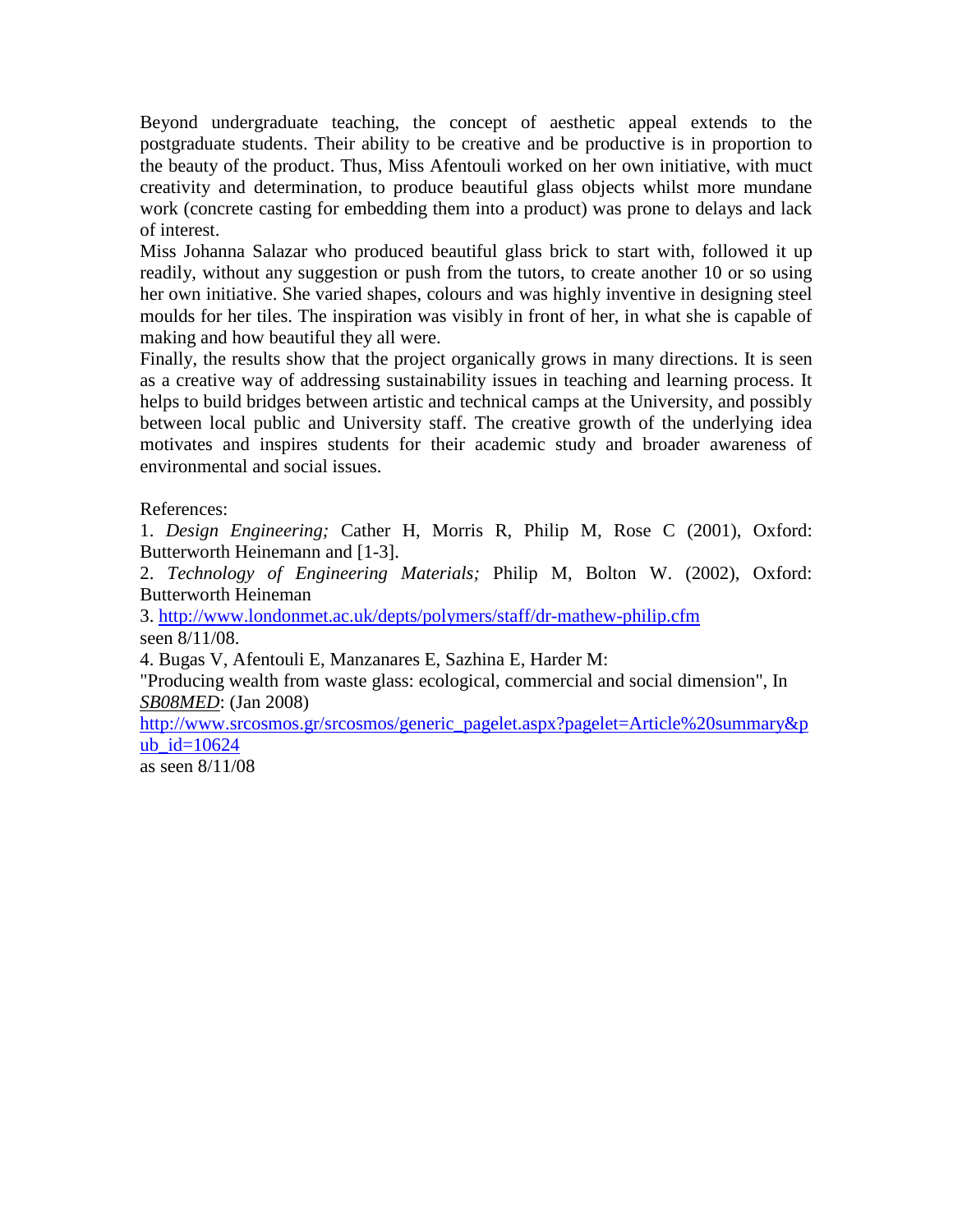# **Appendix 1**

# **Review of the questionnaires distributed in spring 2008 among the students of DP134 and XE121 modules of School of Environment and Technology**

The assessment of the impact of the project through questionnaires has been launched in accordance with guidelines of CETLD.

A workshop on the ethical approach to using images and setting questionnaires for the students, has been attended by Dr E Sazhina in spring 2008.

The students were given a clear description of the aims of the CETLD project. They were given seven days to reflect on the participation in the questionnaire.

The results are shown in Table 1 for the XE121 module (a mixed group of Level 1 mechanical engineering and Level 1 electrical and electronic engineering students).

Table 2 shows the results for the DP134 module (Design students of Product Design, Sports Technology and Design Technology pathways).

| Please tick against your | Number of entries by the | Comments                                                                                                                           |
|--------------------------|--------------------------|------------------------------------------------------------------------------------------------------------------------------------|
| choice:                  | XE121 students           |                                                                                                                                    |
| It was very helpful      | 6                        |                                                                                                                                    |
| It was helpful           | 8                        |                                                                                                                                    |
| It was unhelpful         |                          | This entry was made by an<br><b>Electrical Engineering</b><br>student who felt that the<br>subject is not relevant to<br>his study |
| It was very unhelpful    |                          |                                                                                                                                    |

Table1. Results of the questionnaire for assessing the impact of the two-hour laboratory session on waste glass recycling by the students of XE121 module, SET

| <b>Please tick against your</b> | Number of entries by the | Comments |
|---------------------------------|--------------------------|----------|
| choice:                         | DP134 students           |          |
| It was very helpful             |                          |          |
| It was helpful                  |                          |          |
| It was unhelpful                |                          |          |
| It was very unhelpful           |                          |          |

Table2. Results of the questionnaire for assessing the impact of the two-hour laboratory session on waste glass recycling by the students of XE121 module, SET

The text of the questionnaire and accompanying cover sheet is shown below.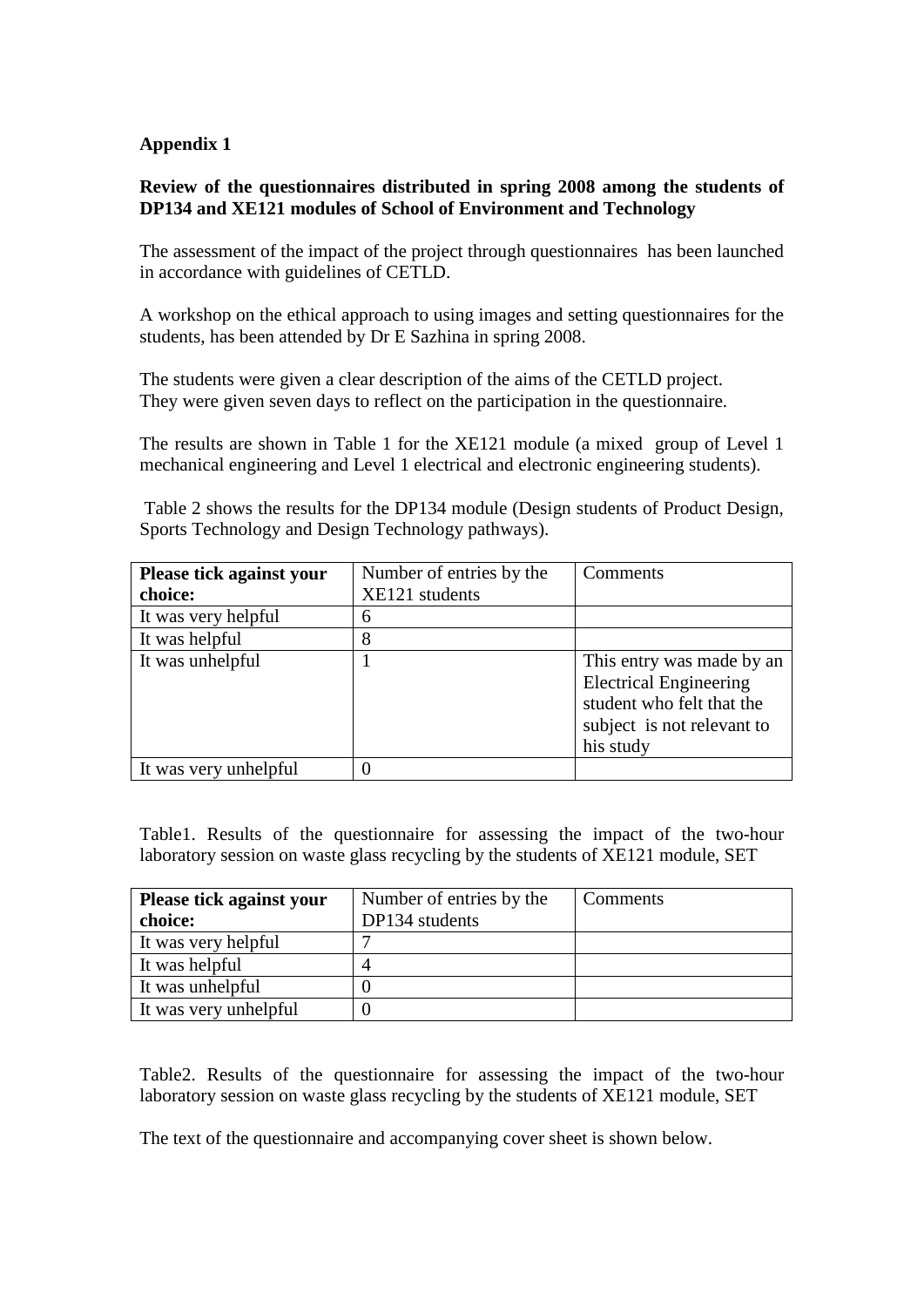# **XE121 17 April 2008 Assessment of Laboratory sessions**

# **Dear XE121 students,**

Please read the questionnaire below and you are invited to submit your answers next week 24/4/08 9.00 W512.

The participation in the questionnaire is voluntary.

This questionnaire will have no influence on the assessment process of the XE121 module. You do not need to submit your name on the questionnaire unless you wish to do so.

The results of the questionnaire will be used for the assessment of the XE121 module by the School of Environment and Technology management and External examiners.

They will be also used for the assessment of the CETLD project on *Creative Waste Glass recycling*, http://cetld.brighton.ac.uk/projects/current-projects/creativerecycling-of-waste-glass as seen 12/4/08

You are well acquainted with the XE121 module through attending the lectures and lab sessions, January – March 2008, also by reading through the lab scripts on StudentCentral and working on your lab reports.

# **Creative recycling of waste glass for sustainable design**

Did you learn more about glass, its properties  $\&$  processing, and recycling issues through the laboratory session than without it?

| <b>Please tick against your</b> |  |
|---------------------------------|--|
| choice:                         |  |
| It was very helpful             |  |
| It was helpful                  |  |
| It was unhelpful                |  |
| It was very unhelpful           |  |

Comments: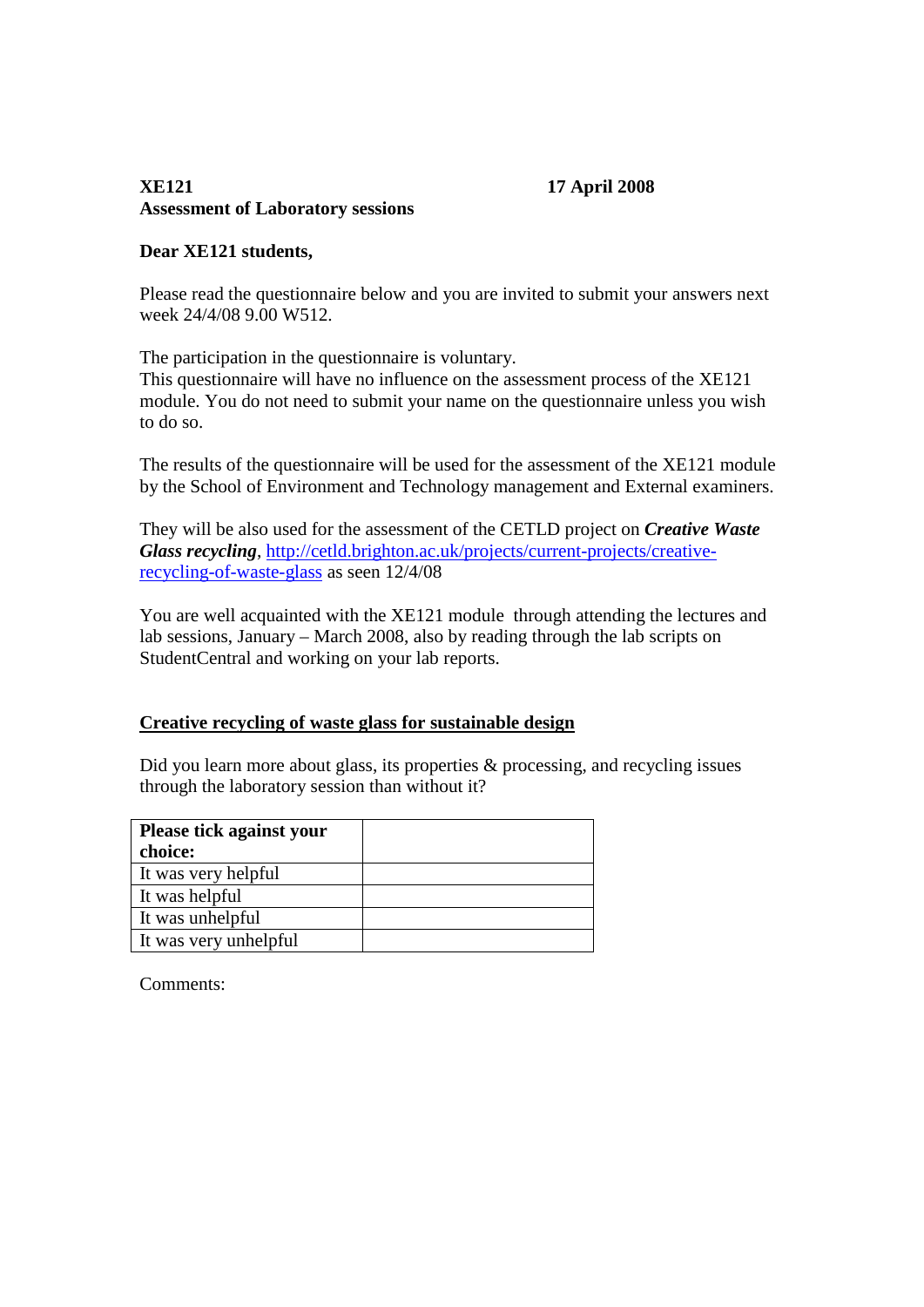# **DP134 Technology 1 12 February 2008 Student's name (optional)**

# **Assessment of Laboratory sessions**

Dear DP134 students, Please answer the questionnaire below by ticking a box:

# **Creative recycling of waste glass for sustainable design**

Did you learn more about glass, its properties & processing, and recycling issues through the laboratory session than without it?

| <b>Please tick against your</b> |  |
|---------------------------------|--|
| choice:                         |  |
| It was very helpful             |  |
| It was helpful                  |  |
| It was unhelpful                |  |
| It was very unhelpful           |  |

Explain your answer if you wish.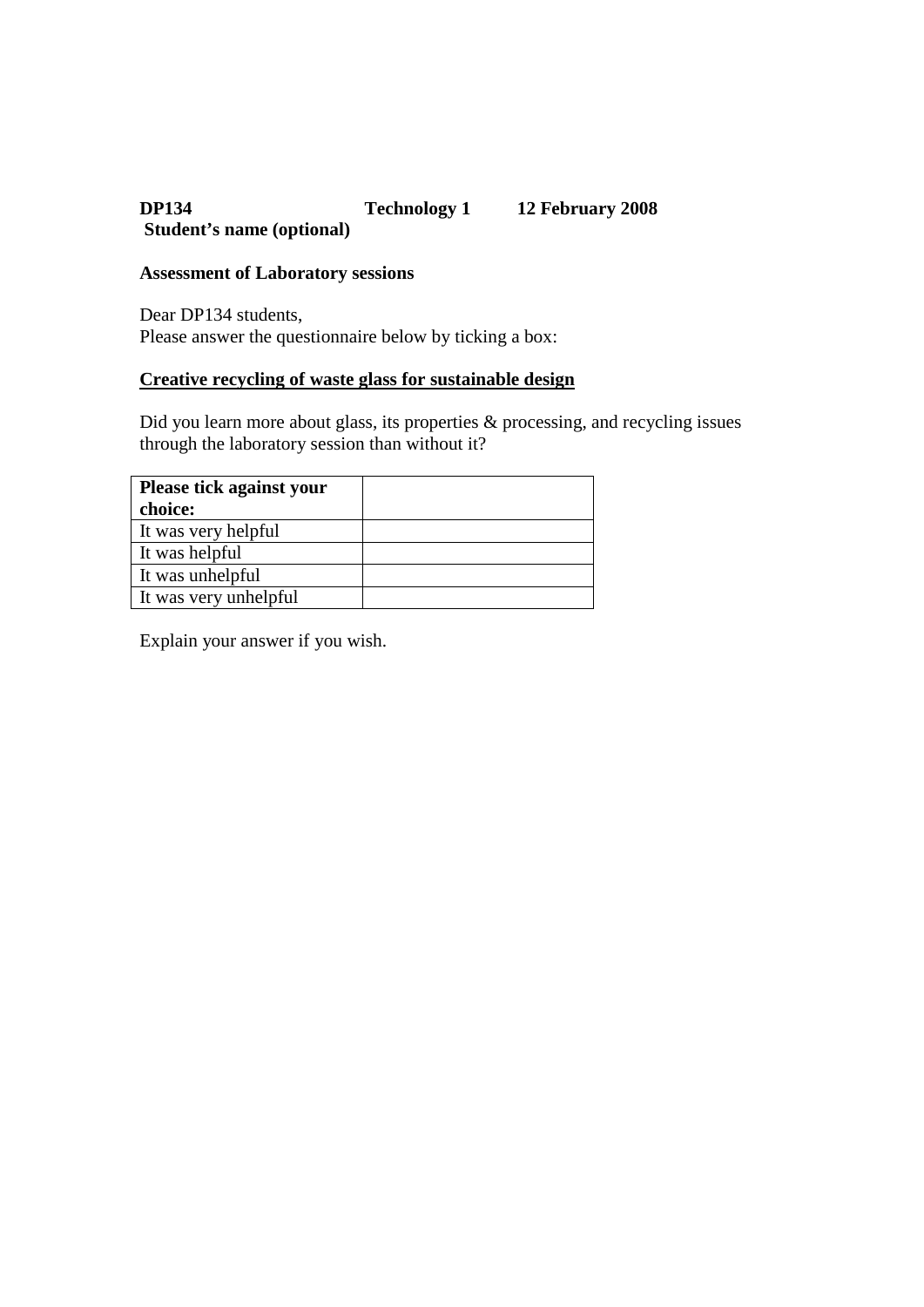# **Appendix 2**

20 January 2008 Dr Elena Sazhina Dear Elena

# **Miss Evangelia Afentouli**

# **University of Brighton student number 03825294**

I have known Lia for over four years, whilst she studied in the School of Engineering, and latterly in the School of Environment & Technology, at the University of Brighton. In the first year of her undergraduate course, I was her Personal Tutor and one of her main lecturers. In the final year of her undergraduate course in 2005/2006, I was her Project Supervisor for her major project entitled, *The design and manufacture of a minimoto carburettor suitable for module ME105*. Lia was awarded a third class honours degree in Mechanical Engineering.

Since then, I have been her Personal Tutor and one of her main lecturers on the postgraduate course in Product Innovation & Development. Lia joined the course on the Postgraduate Certificate pathway and progressed to the Postgraduate Diploma pathway, and then to the MSc pathway.

I was delighted to hear that in the space of 15 months, Lia has improved her performance from a third class honours degree standard, and at the next Examination Board is to be considered for an overall credit classification, helped by gaining a mark of 63% for her MSc Project. Significant value has been added to Lia's education by her undertaking a MSc Project entitled, *Innovative technical solutions for waste glass processing*.

Thank you for supervising Lia's MSc Project in such a positive way and bringing Lia's time with us to a successful conclusion.

Yours sincerely

**Steve** 

Dr Steve Plummer, BSc Hons (Aston), MSc (Cranfield), PhD (UMIST)

Principal Lecturer in Manufacture & PID MSc Course Leader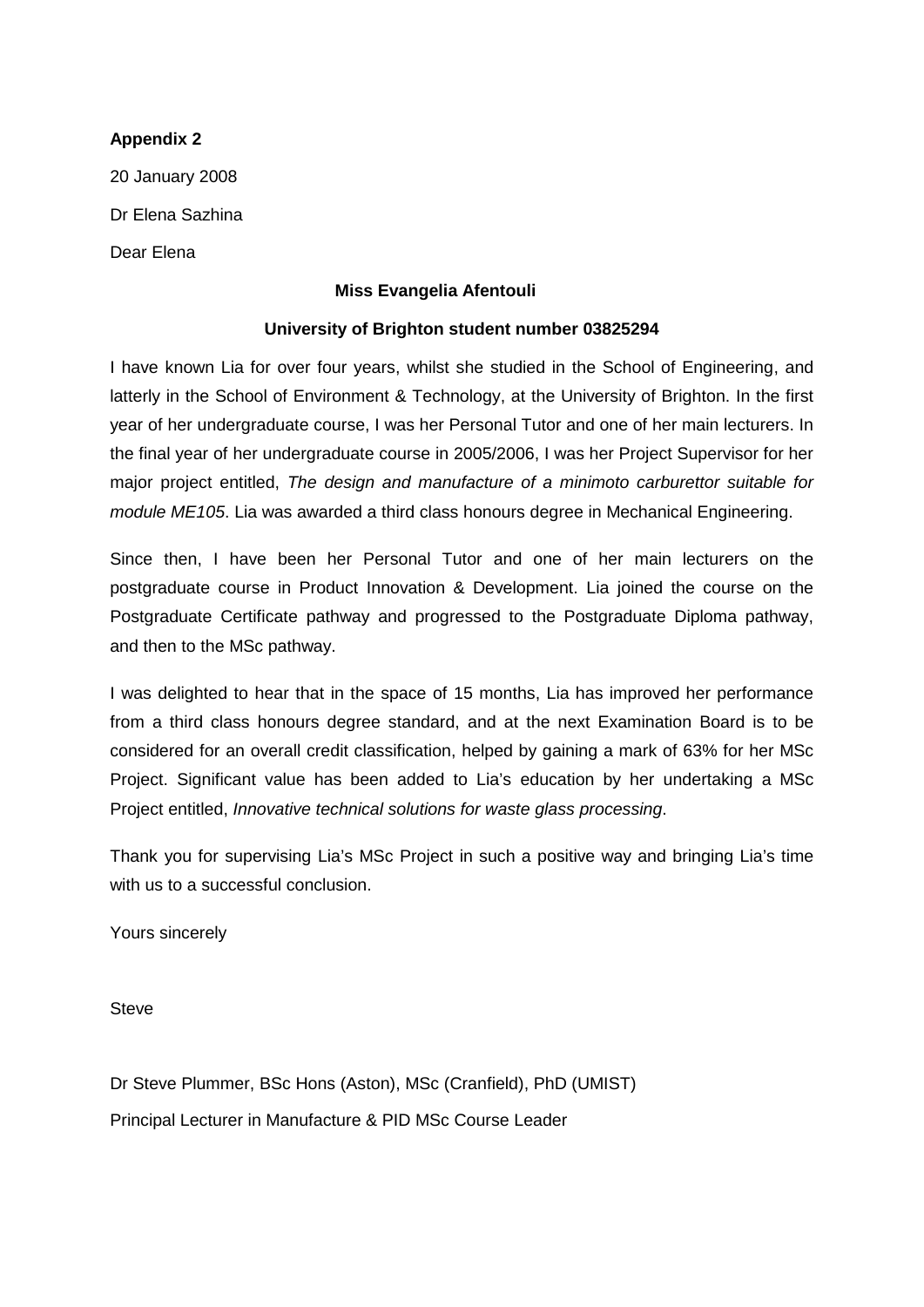School of Environment & Technology University of Brighton Cockcroft Building Lewes Road Brighton BN2 4GJ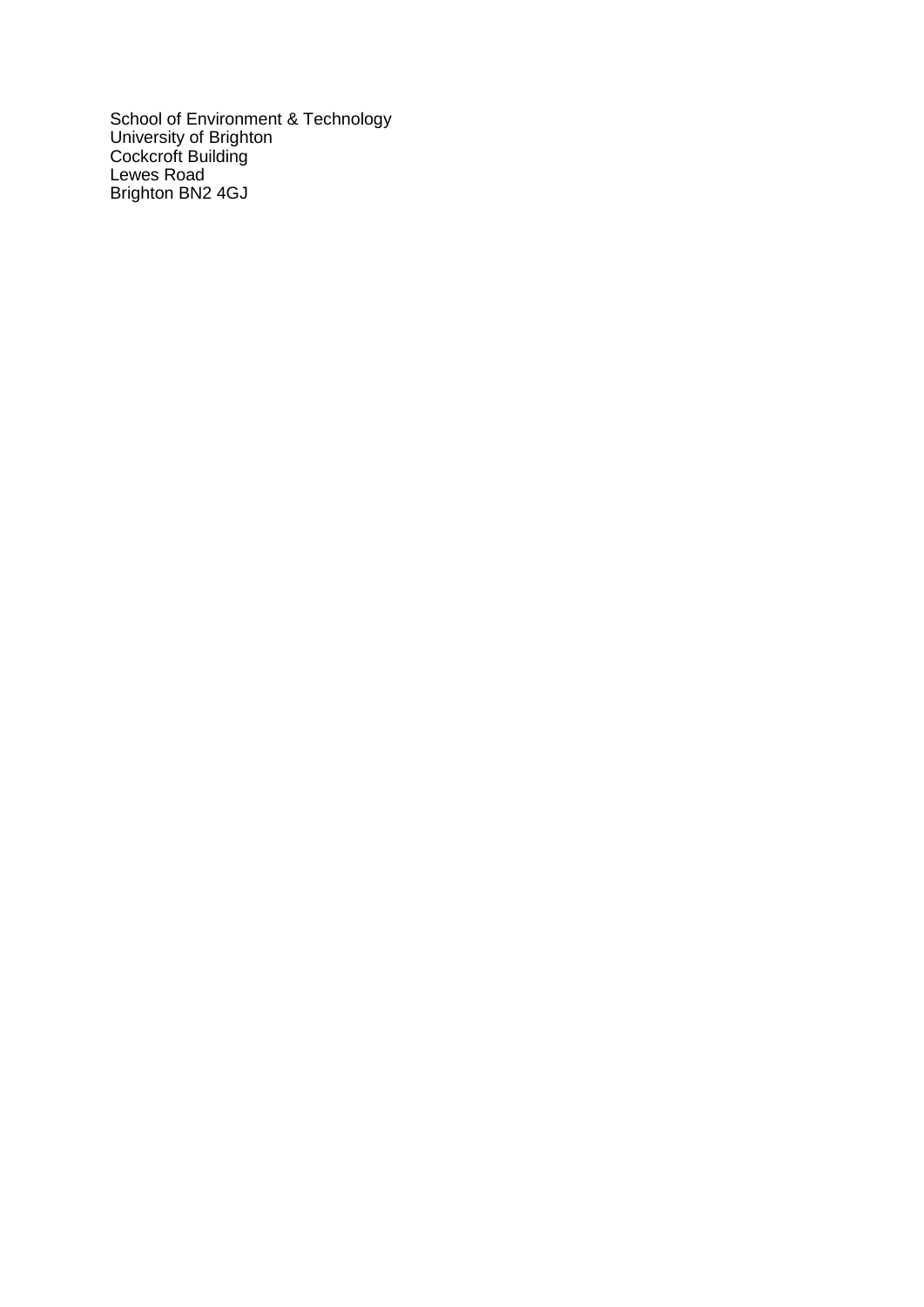# **Appendix 3**

### **School of Environment and Technology DP134 Technology 1**

### Creative recycling of waste glass for sustainable design

**Aim**: Learning through practice about glass recycling, glass properties, design and fabrication of useful and decorative products made of waste glass

#### **Objectives**:

By the end of this activity, the students

- 1. will learn about optical, thermal and mechanical properties of glass and glass ceramics
- 2. will familiarize with sustainability issues and waste glass collection challenges
- 3. will learn glass processing techniques with emphasis on energy efficiency
- 4. will be encouraged to see waste glass as a creative media

#### **Sustainable Design in Glass**

Recycling is a way of preventing useful material resources from being wasted; it also reduces the consumption of raw material, energy usage and greenhouse gas emissions. Sourcing materials from domestic and industrial waste for decorative and useful products, and finding new opportunities and innovative solutions to environmental problems should become a key motivation for a designer.

Traditionally, glass melting starts from dry chemicals or powders and melting is at a high temperature for a long time to support chemical reaction and homogeneity. In starting with pub glass (waste beer and wine bottles), both glass melting temperature and time are reduced, thus conserving material and energy. Every tonne of waste glass used for producing new glass items saves about 315kg of carbon dioxide [5].

The UK imports more household glass (such as wine and beer bottles and the like) than it exports so there is a surplus of waste glass. The total annual waste glass produced in the UK is estimated at 3.6 million tonnes (Mt). The UK glass industry has the capacity to recycle over 1 Mt of glass each year. The remaining 2.5 Mt of glass was landfilled in 2001, www.glassrecycling.co.uk as seen 12/12/07. Landfilling of waste glass creates an environmental problem by occupying land practically indefinitely due to low degradation of glass with time.

Waste glass such as beer and wine bottles (pub glass) constitutes a more pressing ecological problem in the UK than clear glass because most wine industries are located at far destinations (USA, France, Australia) and reusing the bottles is not an option.

#### **Creative recycling of waste glass**

Glass is increasingly used in our buildings and homes, and future designers should learn how to incorporate it in their designs.

Glass is a sustainable material. It can be endlessly remelted without any deterioration in its properties, and it is sourced from waste glass products such as beer and wine bottles thus addressing sustainability and recycling issues.

In this study, you are encouraged to think of the ways of using recycled glass as a creative media after studying its properties and ways of processing, under action-based and inquirybased learning approach.

This study will use museum resources, in particular Glass Gallery of the Victoria & Albert (V&A) museum and Royal College of Art (RCA) in London.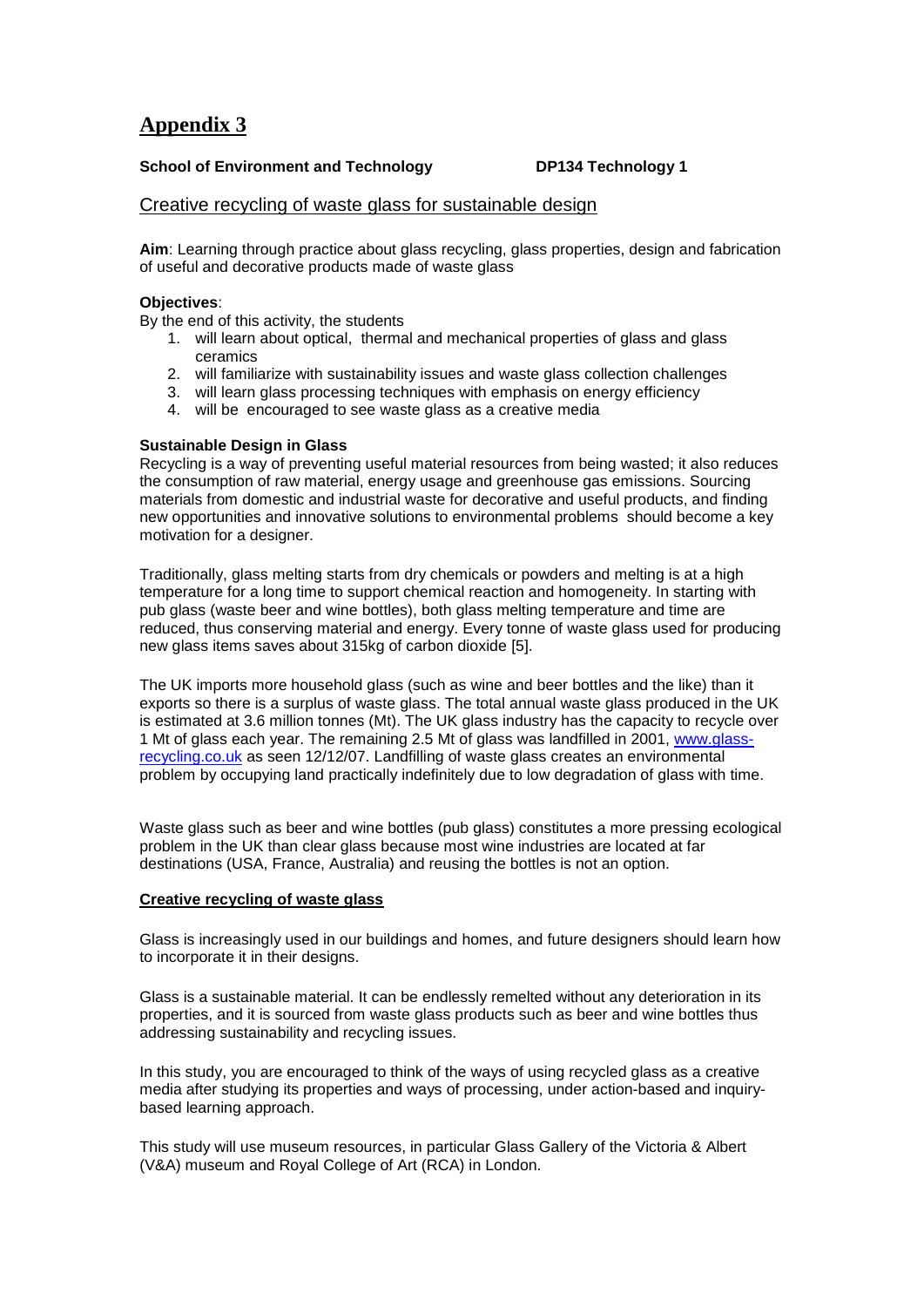#### **Glass processing facilities**

A waste glass recycling workshop has been opened in 2006 at School of Environment and Technology, University of Brighton. It is equipped with a glass granulator and a range of hightemperature furnaces (operating up to 1300°C).

The project is sponsored by funding from CETLC InQbate http://www.inqbate.co.uk/ and WERG **(**www.brighton.ac.uk/werg). It has also attracted funding from CETLD, http://cetld.brighton.ac.uk.

#### **Links to local industry:**

Waste glass is available through a collaboration with Social Enterprise **Magpie Cooperative**, www.magpie.coop. A collaboration with a local table-tops producer EightInch www.eightinch.co.uk is being established.

#### **Learning approach: problem-solving and practice-oriented case study**

The learning process will be set as a case study of domestic waste glass recycling aiming at giving it a problem-solving character. Practical work will be combined with the academic study of materials science concepts and glass properties**.** 

#### **Glass Properties**

*[1] pp .435-437*

- 1. Thermal processing of glass is defined by its **Viscosity**
- **2.** Mechanical properties: **Brittleness**
- **3.** Optical properties: **transparency and colour**

It what follows these concepts will be revised in detail

#### **Viscosity**

The main parameter governing glass processing and fabrication process is **viscosity.** Viscosity (η) is a measure of the *resistance* of a liquid to *shear deformation*.

**SI units:**  $n = (N \cdot m)/(m^2 \cdot (m/s)) = (N/m^2) \cdot s = \text{Pascal-sec}$ **Note:** 1 Pa-s = 10 P Poise is the traditional unit used by glass scientist.

Table 1 shows the viscosity *η* measured in (Pa-s) of some materials at room temperature. The viscosity-temperature characteristics of the glass are important in the glass-forming operations. Figure 13.6 of [1] plots the logarithm of viscosity versus temperature of some familiar glasses.

There are a number of important reference points that describe the viscosity-temperature characteristics of a glass melt.

1. Melting Point: (n ~10 Pa-s); melt is fluid enough to be considered a liquid.

2**.** Working Point: (η =10<sup>3</sup> Pa-s); temperature at which the molten glass can be deformed or manipulated; at this point the viscosity is low enough for glass processing by pressing or blowing, but high enough to retain some shape after the force is removed. 3. Softening Point:  $(n = 4.10^6 \text{ Pa-s})$ ;

4. Annealing Point:  $(\eta = 10^{12} \text{ Pa-s})$ ; temperature at which thermal stress is substantially relieved in a few minutes (~15 minutes).

5. Strain Point: **(**η **=** 3·1013 Pa-s); at the strain point temperature, thermal residual stress is substantially relieved in several hours.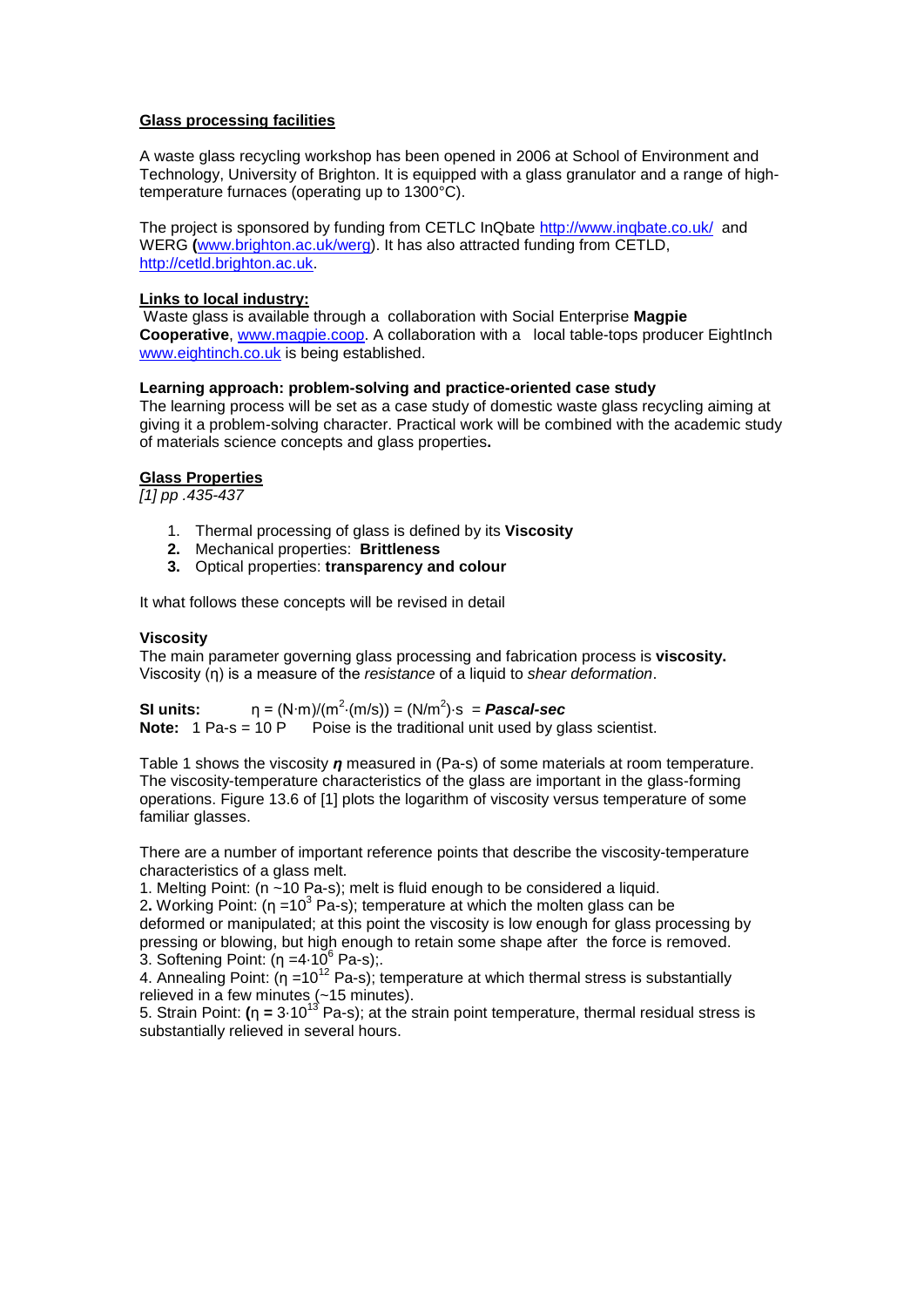| <b>MATERIAL</b>                          | $\eta$ (Pa-s)   |
|------------------------------------------|-----------------|
| Water                                    | .001            |
| <b>Blood or Kerosene</b>                 | .01             |
| Anti-Freeze or Ethylene Glycol           | .015            |
| Motor Oil SAE10 or Corn Oil              | .050 to .100    |
| Motor Oil SAE30 or Maple Syrup           | .150 to .200    |
| Motor Oil SAE40 or Castor Oil            | .250 to .500    |
| Motor Oil SAE60 or Glycerin              | 1 to $2$        |
| Corn Syrup or Honey                      | 2 to 3          |
| <b>Blackstrap Molasses</b>               | 5 to 10         |
| Heinz Ketchup or French's Mustard        | 50 to 70        |
| <b>Tomato Paste or Peanut Butter</b>     | 150 to 250      |
| Shortening or Lard                       | 1,000 to 2,000  |
| <b>Caulking Compound</b><br>(tile grout) | 5,000 to 10,000 |
| <b>Window Putty</b>                      | 100,000         |

# **Working Range is the temperature range between the working point and softening point**



Table 1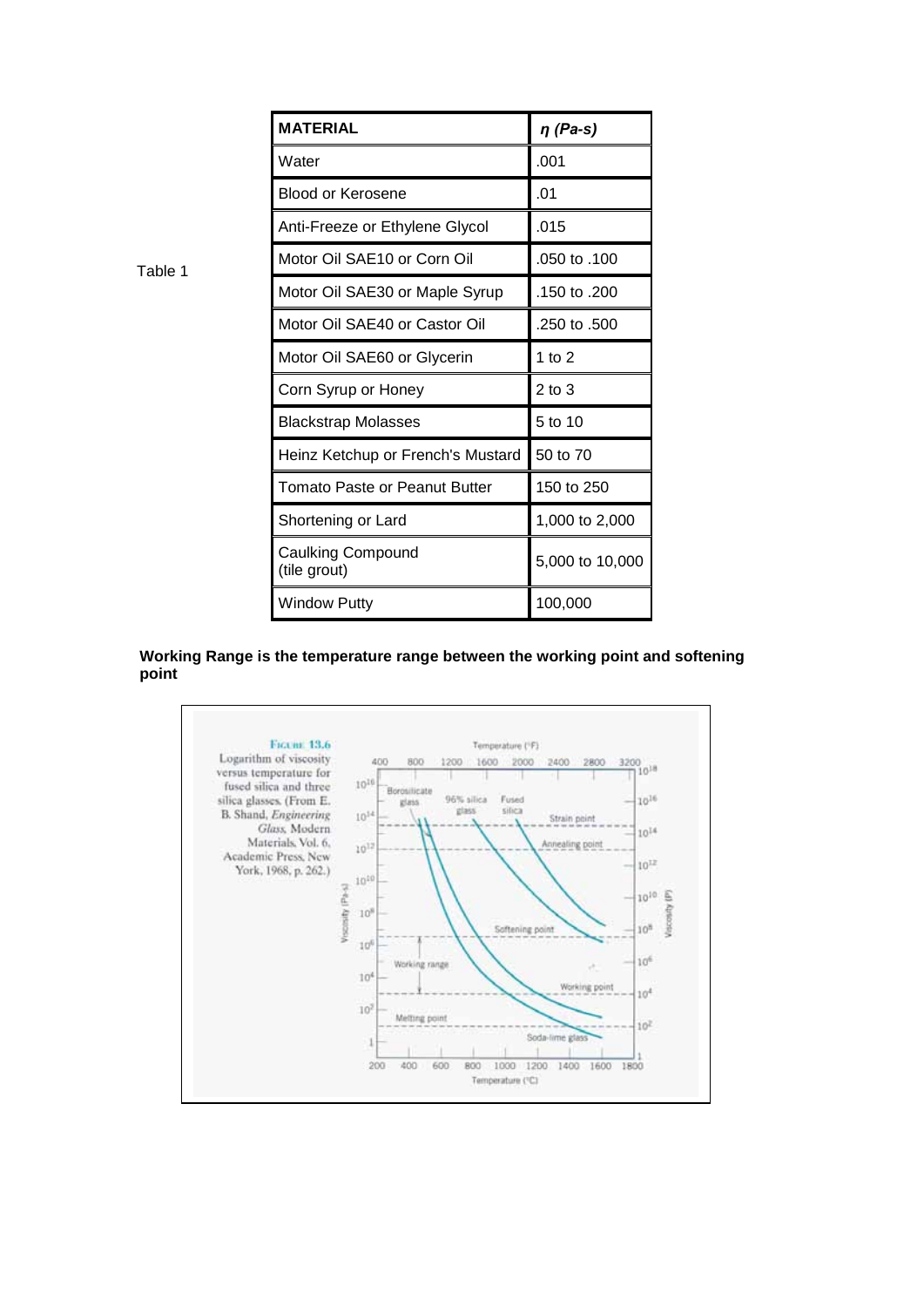#### **Brittleness and thermal stresses. Glass transition temperature.**

At room temperature, glass is a brittle material. It is prone to failure by crack propagation. This limits the applicability of glass in design.

On the other hand, the brittleness of glass can be employed for waste glass granulation. Granules are easily produced due the susceptibility of glass to fracturing by crack propagation. For comparison, this method of granulation will not work for ductile materials such as metals because they are resistant to failure by crack propagation.

#### **Waste glass granulation**

This Glass Workshop is equipped with a glass imploder developed by Krysteline Ltd, www.krysteline.net as seen 7/12/07. Waste glass bottles and jars are broken (imploded) into relatively sharp-free granules.

The size distribution of the granulated glass (glass cullet) is:

| Size < 2mm          | 22% |
|---------------------|-----|
| $2 <$ Size $<$ 6 mm | 52% |
| $Size > 6$ mm       | 26% |



#### **Granulating glass by the imploder at UoB workshop**. **Miss Thomi Argyroudi, MSc Civil Engineering student, March 2007**

Glass granulation is an important step in glass recycling. Glass cullet is a useful and saleable commodity. It has many applications for road aggregates, water filtration, www.wrap.org.uk as seen 27/12/7, decorative bricks in construction industry (http://www.davidwatsonworks.com as seen 7/12/7)

Recent work at the glass workshop of University of Brighton is focused on construction blocks TinGlass™ made from waste glass cullet melted in a tin-plated steel can. A patent application is filled in by Business Services of University of Brighton in the course of work on MSc Product Innovation and Development project by Mr M Bataineh, 2006.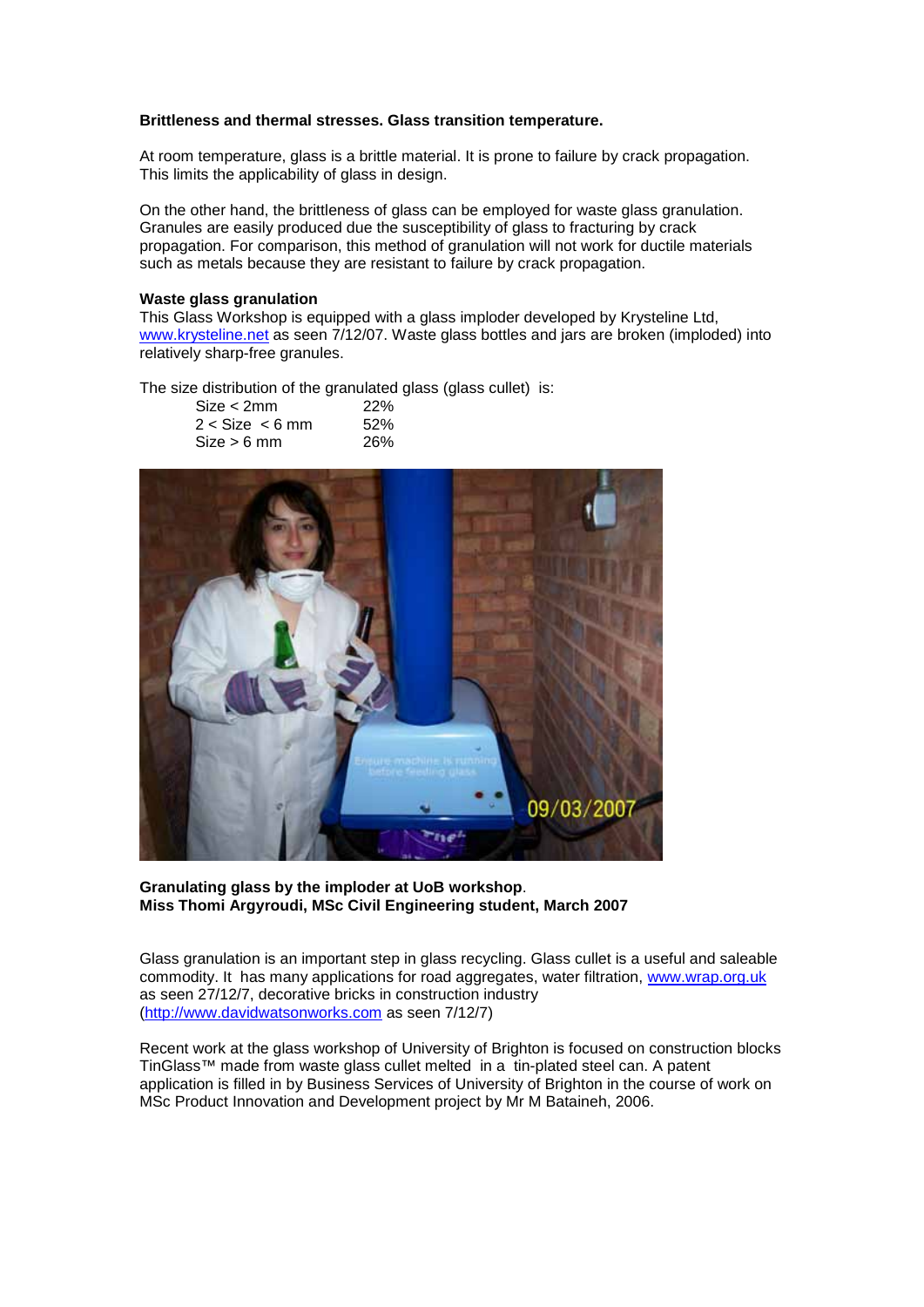

TinGlass™ Construction Bricks

### **Mechanical properties of glass at high temperatures. Glass transition temperature**

What is a glass? It can be viewed as a liquid that has cooled to a solid state without crystallization and hence it is amorphous.

Upon cooling, a glass becomes more and more viscous in a continuous manner with decreasing temperature. For crystals to form, atoms must meet to bond and orient; if the material is viscous, it is difficult for atoms to move.

The temperature at which supercooled liquid silica is considered to have turned into a glass is called the **glass transition temperature**.

**Below this temperature, the material is stiff and brittle; above this temperature the material is more rubbery.**

The **glass transition temperature** is about 600C for soda - glass, see Fig 2.154 p 155 and Fig 2.133 p 142 of [3]

### **Thermal expansion, thermal stresses and annealing**

Glass experiences thermal expansion when temperature rises. Thermal stresses develop when thermal expansion or contraction is constrained.

When glass is cooled the exterior layers cool quicker and they shrink more rapidly than the core layers. This creates thermal stresses that can break the glass if cooled too rapidly. Hence the need in glass annealing, see [1] pp. 438-439.

Annealing is the process of making the entire glass item uniformly hot and holding that temperature steady long enough to remove all stress caused from the manufacturing process. The annealing cycle also includes cooling down slow enough so as to not allow too much residual stresses to build back up.

#### **Tempering Glass**

Tempered glass is used for applications in which high strength is important; these include large doors, automobile windshields, and eyeglass lenses. In thermal tempering a glass sample is cooled at different rates, the outside or surface is cooled more rapidly in an oil bath leaving the inside still molten. On cooling to room temperature, a system of stresses develops in the sample as shown in the Figure 13.9 reproduced from [1]. The resistance to crack propagation of the glass sample is enhanced by the compressive residual surface stresses.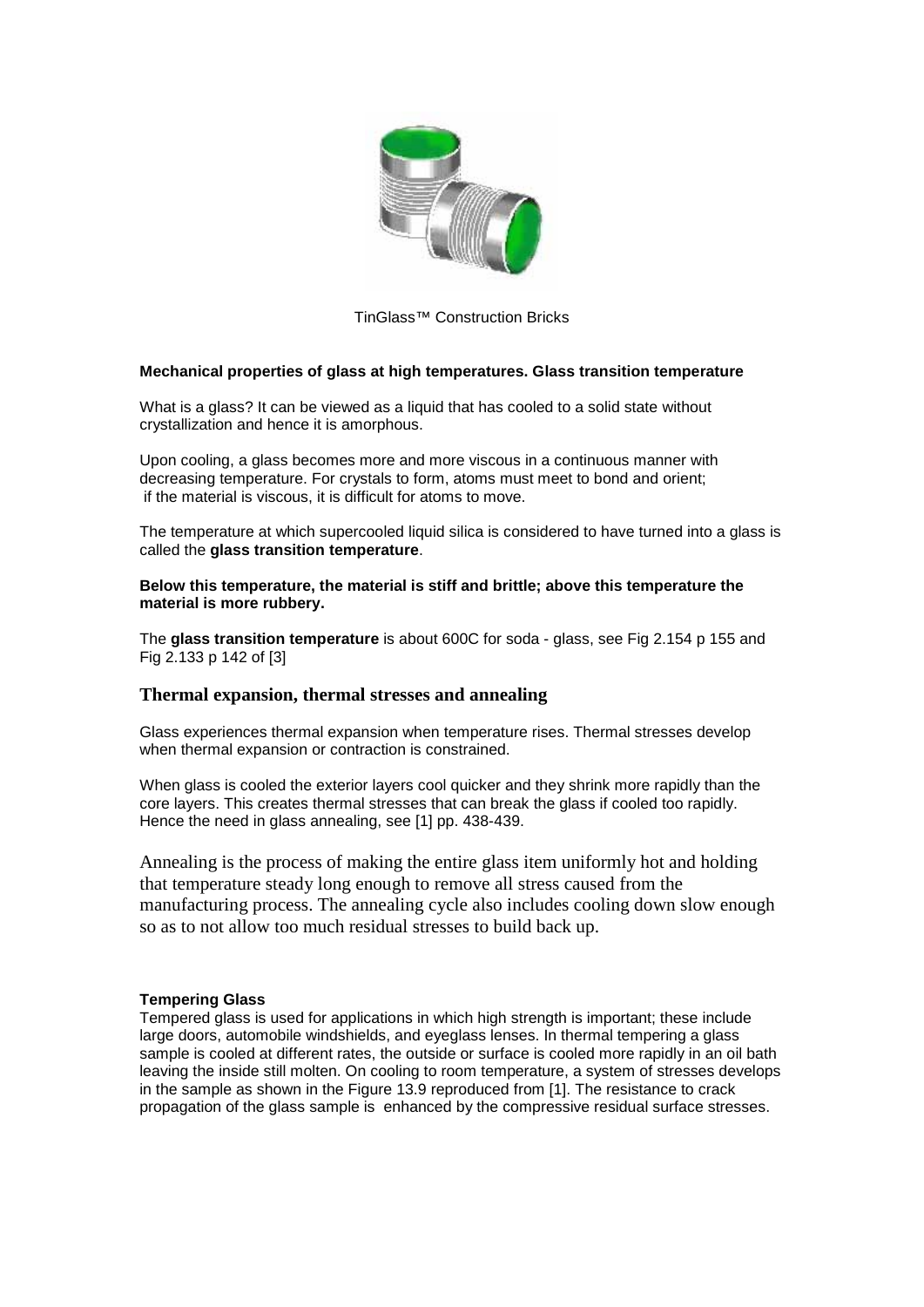

.

Look at the glass sample in front of you. This glass was prepared starting from powder chemicals and melted at  $T > T_m$ . The melt was then cast into a preheated mould and it was soaking at the annealing temperature. The glass was annealed for hours and then slowly cooled down



Observe and feel the shape of the glass.

- Why is the edge thicker than the centre?
- Explain the thermal stresses present during the annealing

### **Optical properties: transparency of glass. Crystallinity and glass ceramics**

Glass is an optical material, and more than anything else, it is defined by its transparency and colour.

Whilst the colour of a glass is associated with the chemical additives to glass, the concepts of crystallinity needs to be understood for transparency of glass.

#### **Crystalline and amorphous solids:**

[3], Section 2.5.3 p 152 ; Section 2.4.3 p 139; p 287

A *crystalline* structure is the one in which there is an orderly arrangement of molecules ; otherwise it is called *amorphous.* 

For an example of relevance of crystal structure for the properties of a material, see diamond *vs* graphite [1].

Above the melting temperature, the material is liquid. If liquid silica SiO2 is cooled rapidly it is unable to get its atoms into an orderly arrangement required of a crystal. The resulting disorderly (amorphous) arrangement is called a glass. It is a transparent material.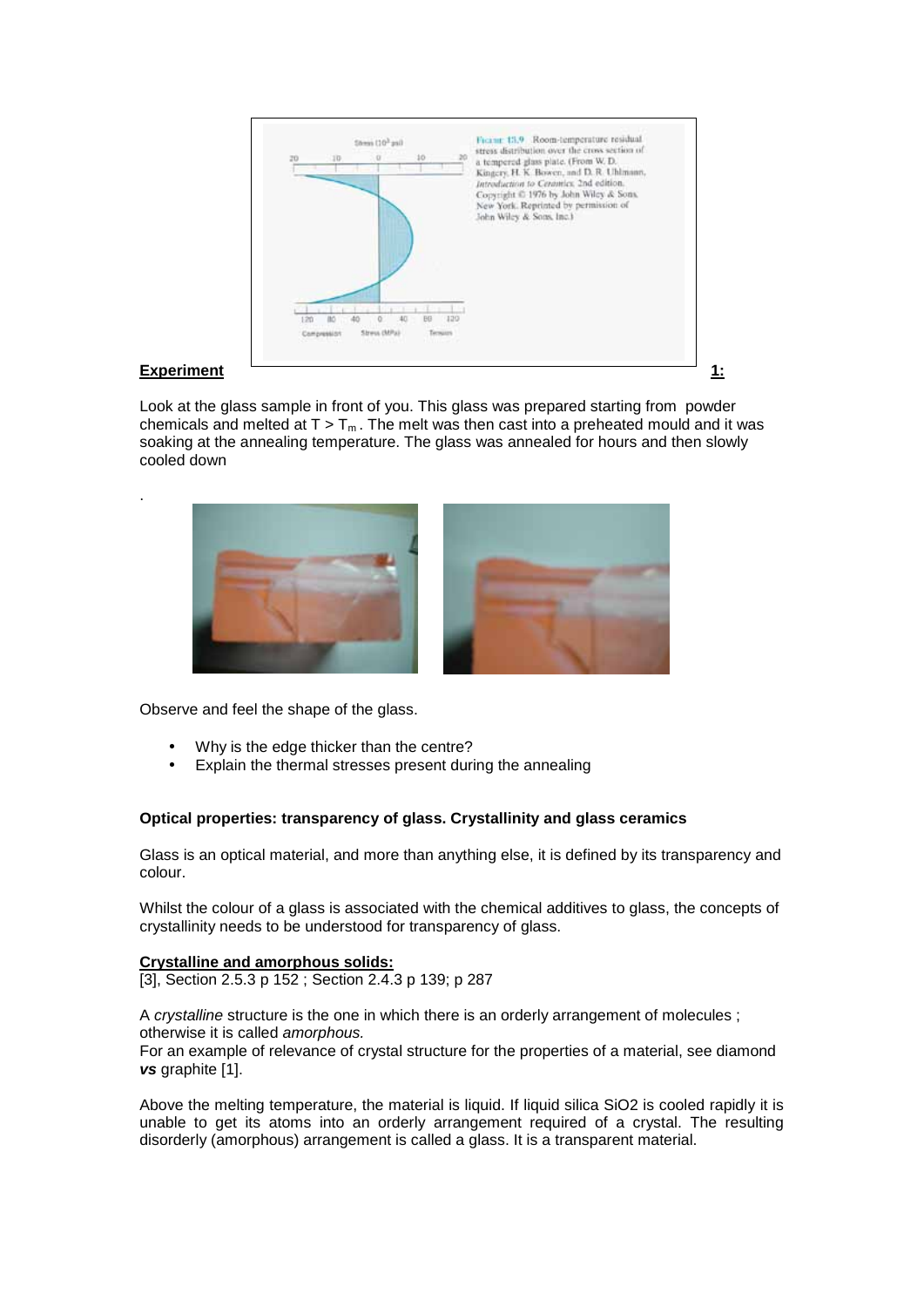Amorphous glass possesses no definite crystal structure (that is, no long-range order of the positions of the atoms). Since the light passes through it without absorption or scattering, it is a transparent material.

If melted silica is cooled slowly and some crystallization has occurred, this gives white translucent appearance of glass due to the scattering of light at the surfaces of crystal grains.

**Glass ceramics** is opaque; it is fine-grained polycrystalline material produced by a controlled crystallization of glasses. [1] p. 427

#### **Energy-efficient glass processing techniques:**

Laboratory demonstration of slumping and fusing of waste glass

After the introduction into glass properties and glass processing, we are equipped for the case study.

#### **Case Study:**

Collect several bottles and jars from your household, examine them and make suggestions for re-using or recycling them. Describe a range of products that can be made from them, and the techniques you are going to apply.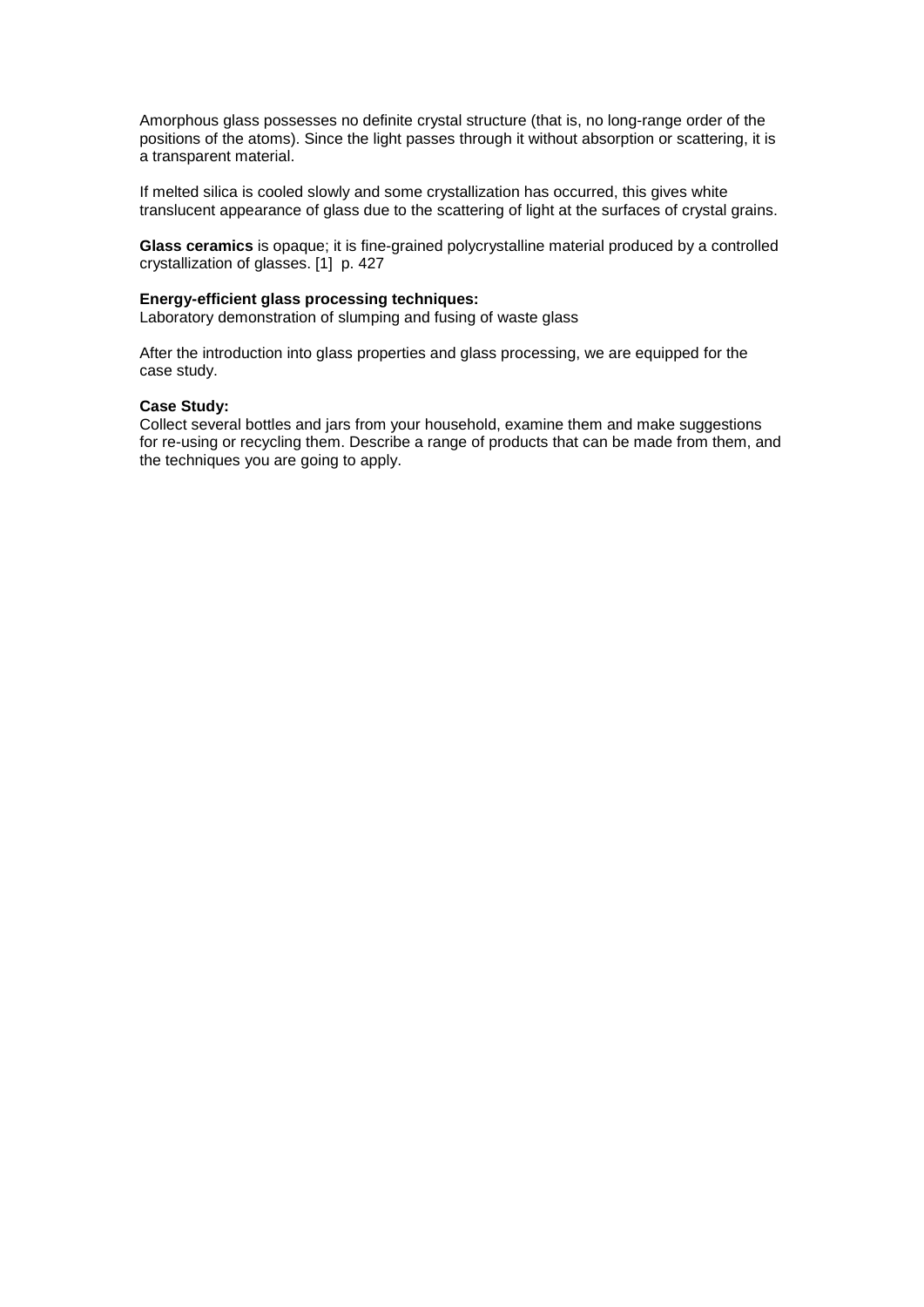#### **Essential Reading:**

[1] *Materials Science and Engineering: AN INTRODUCTION* Sixth Edition William D Callister, Jr 2003 John Wiley & Sons, Inc. ISBN 0-471-22471-5 **All other editions of this textbook are suitable for the module**

[2] *Design Engineering* H.Cather, R.Morris, M.Philip, C. Rose 2001 Butterworth –Heinemann ISBN 0 7506 5211X

[3] *Technology of Engineering Materials*, M. Philip and B Bolton 2002 Butterworth –Heinemann ISBN 0 7506 5643 3

[4] *Materials : engineering, science, processing and design* Michael Ashby, Hugh Shercliff and David Cebon Butterworth-Heinemann, 2007, ISBN 0750683910

[5] *Techniques of Kiln-formed glass,* Keith Cummings, 2001 London : A & C Black, ISBN 0 7136 6120 8

[6] *Introduction to glass fusing,* P. Kaiser, 2003 , Wardell, ISBN 0-919985-38-6

#### **Essential Reference:**

Student Central, ME113 *Level One Lectures on Manufacture* by Dr Steve Plummer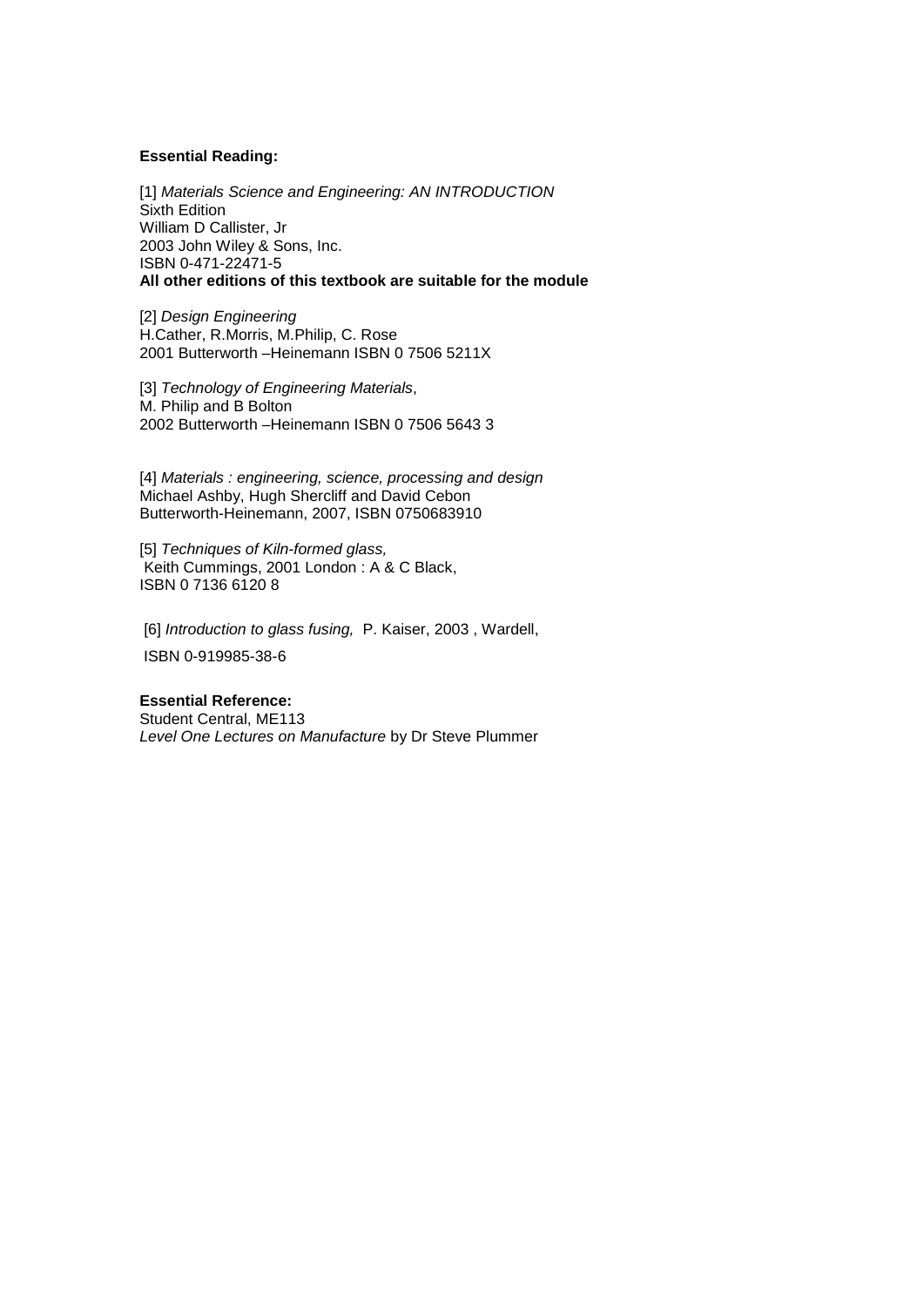### **Appendix 4**

#### **An extract from MSc Thesis by Mr I Lizarralde, SET, 2008**

# **4.2.1 Exhibition at School of Architecture and Design,**

The exhibition was organised by Dr Jyri Kermik, Technology Subject Area Leader of School of Architecture and Design, Faculty of Arts and Architecture. The exhibition was organised under the title 'Material and its form'. This year it focused on uses of waste glass. This topic was set through collaboration between our two schools on waste glass recycling. Glass processing sessions and laboratory demonstration were held at the glass recycling workshop set at School of Environment and Technology at Cockcroft building. They were attended by the students of both Schools. The students of Faculty of Arts and Architecture have chosen an artistic angle whilst my study focuses on technical and commercial issues.

A poster exhibition was held showing the students' work and research. The research was based on different materials' utilisation and function. Some products were used and placed together creating new ideas. One of the developed materials was glass.

The aim of this visit was to get more ideas to develop a new product by regarding the research and work made by other students. There were some artistic examples of glass mixed with different materials using and playing with colours and shapes.

Also, it was possible to find a more imaginative mind from the work of other students with some very different materials that go further with the investigation and development of new mixed elements.

There was an example of glass mixed with concrete to be used in the architectural industry (Figure 8). Another example of glass utilisation was developed mixing with light creating an artistic product (Figure 9).